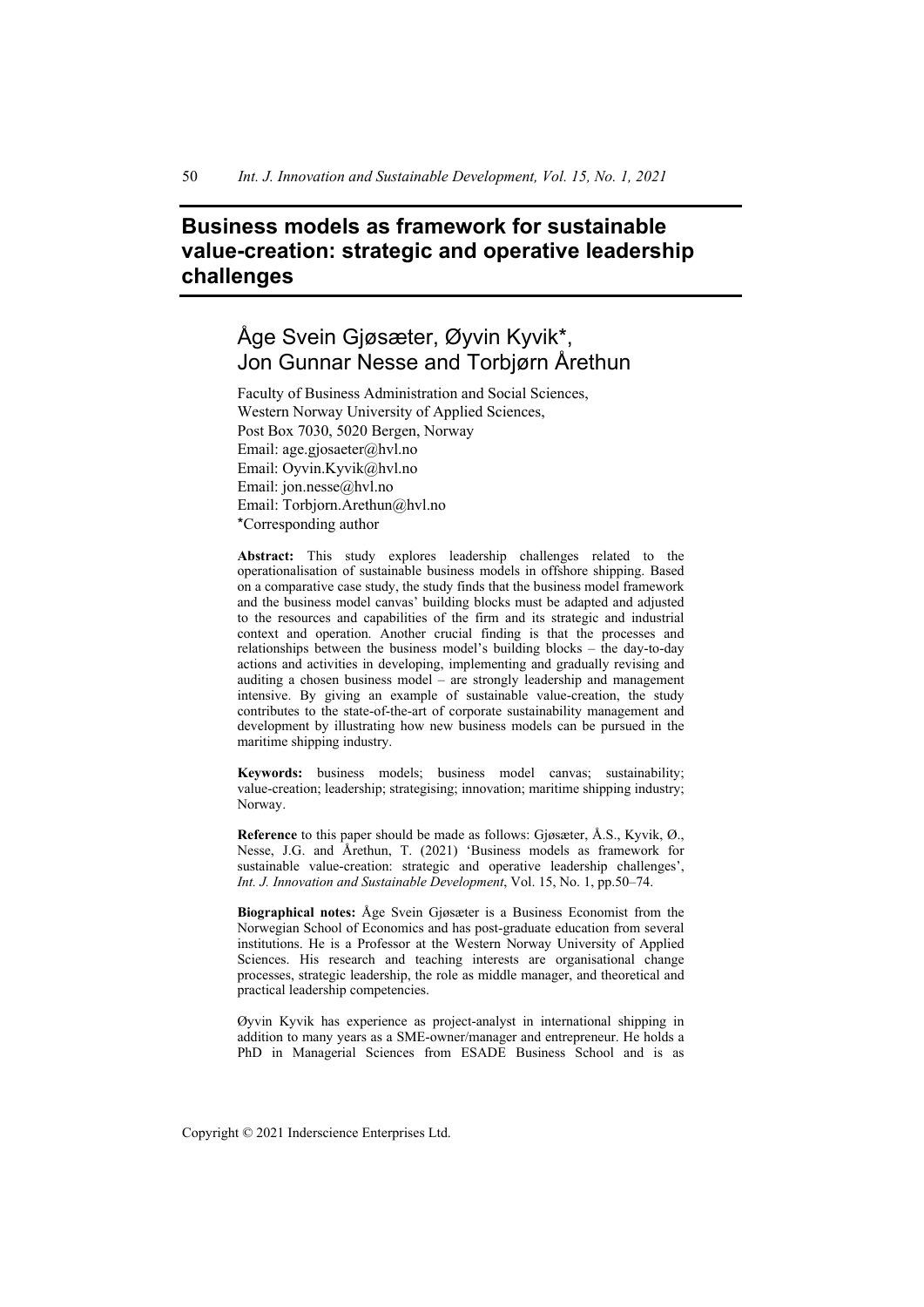Associate Professor affiliated with the Western Norway University of Applied Sciences. His research areas are strategic management, innovation-processes, entrepreneurship and internationalisation.

Jon Gunnar Nesse is a Professor in Organization and Leadership at Western Norway University of Applied Sciences, Faculty of Business Administration and Social Sciences. His field of research is regional development, innovative business networks and entrepreneurship. He has published books, book chapters and papers within these fields.

Torbjørn Årethun is an Associate Professor in Economics at Western Norway University of Applied Sciences, Faculty of Business Administration and Social Sciences. His field of research is regional development and entrepreneurship. He has published book chapters and papers within these fields.

This paper is a revised and expanded version of a paper entitled 'Business models as framework for sustainable value-creation: strategic and operative leadership challenges' presented at the *Regional Innovation Policies Conference 2018*, Bergen, Norway, 11–12 October, 2018.

#### **1 Introduction**

Marine transportation is a cost-effective, reliable and comparatively environmentalfriendly mode of transport, and some 90% of goods are transported by sea. Nevertheless, according to the International Maritime Organization (IMO) and confirmed by independent research (Harrouuld-Kolieb and Savitz, 2010), maritime shipping accounts for an estimated 3–4% of human-caused carbon emissions (IMO, 2014). While the debate continues regarding to what extent industrial activities impact the environment and what needs to be done about it (Mendonca and Oppenheim, 2007), the maritime industry has been called to action by the Brundtland report's demand for an increased focus on sustainability<sup>1</sup> (UN, 1987). Accordingly, and in line with many other industries, more sustainable maritime shipping has during the past 10–5 years increasingly become a political, public and business concern. The issue has also been on top of the agenda for national and international organisations representing shipowners, such as the Norwegian Shipowners' Association (NSA) (Henriksen, 2014) and the IMO (IMO, 2013). This development has stimulated a growing body of literature on *sustainability* (Goodland, 1995; Krishna and Lorsuwannarat, 2018) and corporate greening (Cohen and Winn, 2007), but despite this growing scholarly interest, management research and practitioners still lack a varied empirical examination of sustainable business practices and the potential for entrepreneurial rents arising from environmental-friendly innovations (Evans et al., 2017).

This study explores leadership challenges related to the development and operationalisation of sustainable business models in the Norwegian offshore shipping industry. On a global scale Norway has a large maritime industry. Its offshore segment is the second largest in the world<sup>2</sup> and is characterised by high competence and advanced technology. Norwegian maritime clusters, including leading shipping companies, shipbuilding yards, equipment manufacturers, designers, service providers, universities, research and development centres, and regulatory bodies, are among the world's leading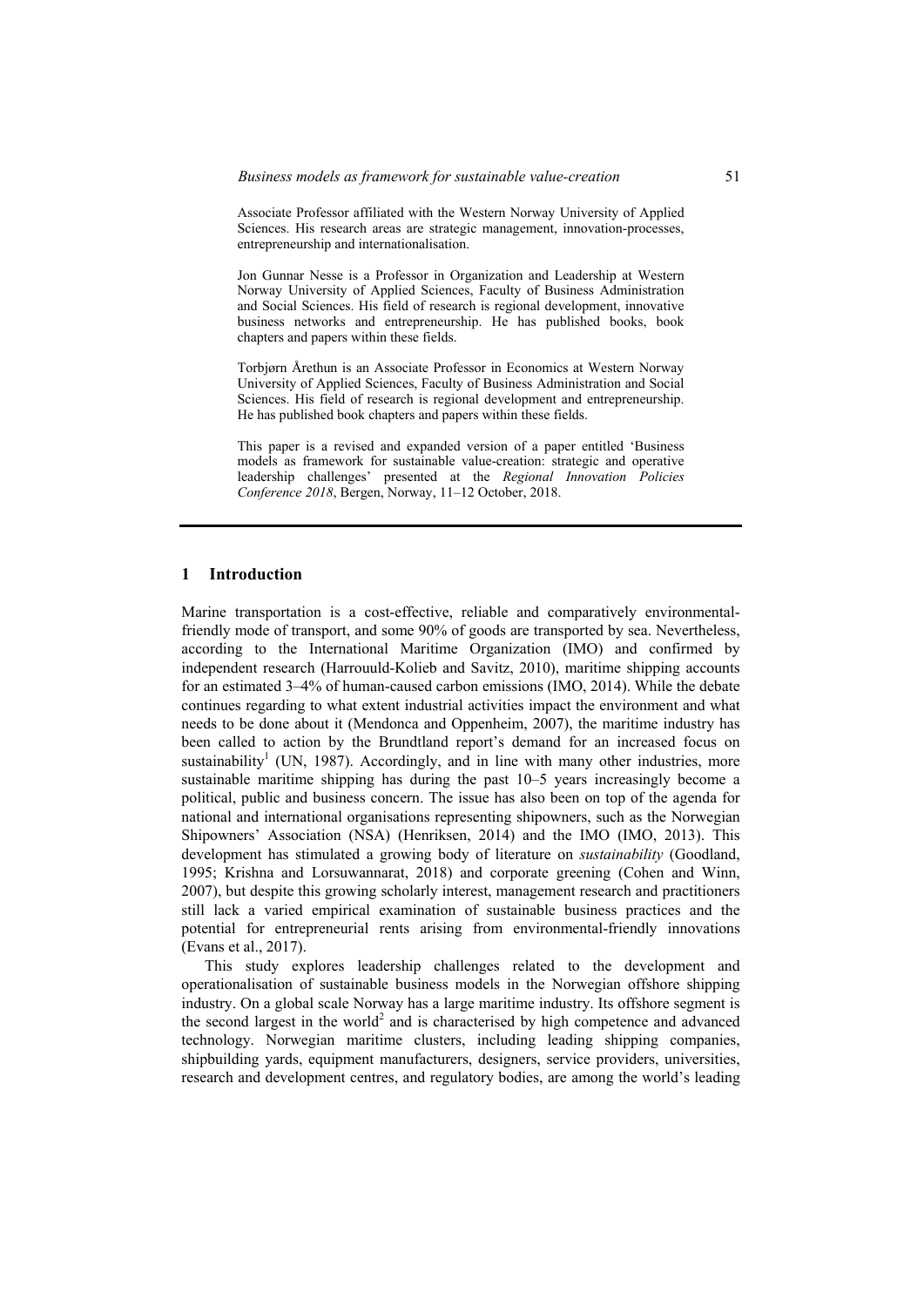suppliers of innovative and environmental-friendly solutions (Benito et al., 2003; NSA, 2016). Based on this contextual setting, it is the objective of this study to contribute to science by analysing how three environmentally conscious (Huang and Kung, 2011; Lynes and Dredge, 2006) Norwegian firms engaged in offshore maritime operations in the oil and gas sector chose different business models in their search for more sustainable operations. The study thus responds to specific calls from both the natural and social sciences to gain more knowledge (Lozano et al., 2013) about firm-based technical and managerial actions and activities involved in the process of going green in the maritime industry (Dalsoeren et al., 2009; Gjosaeter and Kyvik, 2017; Mansouri et al., 2015).

Based on recent theoretical perspectives on the development of sustainable business models (Lüdeke-Freund and Dembek, 2017), this study specifically has as an objective to explore the role played by technical and managerial resources, competencies, and leadership capabilities in strategising processes aiming at more sustainable maritime operation. The topic is of key importance for companies operating within the offshore shipping industry subject to strong international competition while aiming to deliver cost-effective value-creation in more environmentally sustainable ways, and it shows concrete technological and operational methods for reaching this objective (Harrouuld-Kolieb and Savitz, 2010). The leadership and management of the *strategic* innovation process and its implementation are relevant also for organisations outside the shipping industry under pressure to operate in an environmental-friendly manner. The study is specifically a response to a need for business cases with the deeply integrated elements of a business model aimed at sustainability (Schaltegger et al., 2012).

The remainder of the paper is organised as follows. Firstly, the conceptual base of the study is elaborated. This leads up to a specification of the research questions sought to be answered by the study. Secondly, the methodological approach is explained, the research design indicated and the empirical data collection process specified. Then the empirical context is elaborated and the findings debated with reference to existing theory, the practical business context, and leadership and managerial actions and activities. Finally, the implications of the study are specified, concluding comments made and directions of future research indicated.

## **2 Literature review**

Business models as a concept developed as part of the business strategy narrative during and after the IT revolution in the 1990s when, in particular, new internet-based businesses gave a boost to the establishment of the concept (Castells, 2001; Chesbrough, 2010; Osterwalder and Pigneur, 2010). The business model concept, however, goes beyond the distinction between traditional and internet-based business strategies and represents a verbal and/or figurative representation of the internal logic which enables a firm to create value for its stakeholders. The business model thus indicates key mechanisms and dynamic relationships of the value-creation process (Osterwalder and Pigneur, 2010). Every firm has a more or less tangible model of how it creates value though it might not be explicitly expressed or referred to as a *business* model. A business model thus reflects the most fundamental aspect of any organised activity by showing what it does, who it exists for (customers, users, partners and other stakeholders forming part of the external environment), which market it serves (segments, customer relationships and channels), how it creates value for customers and owners (value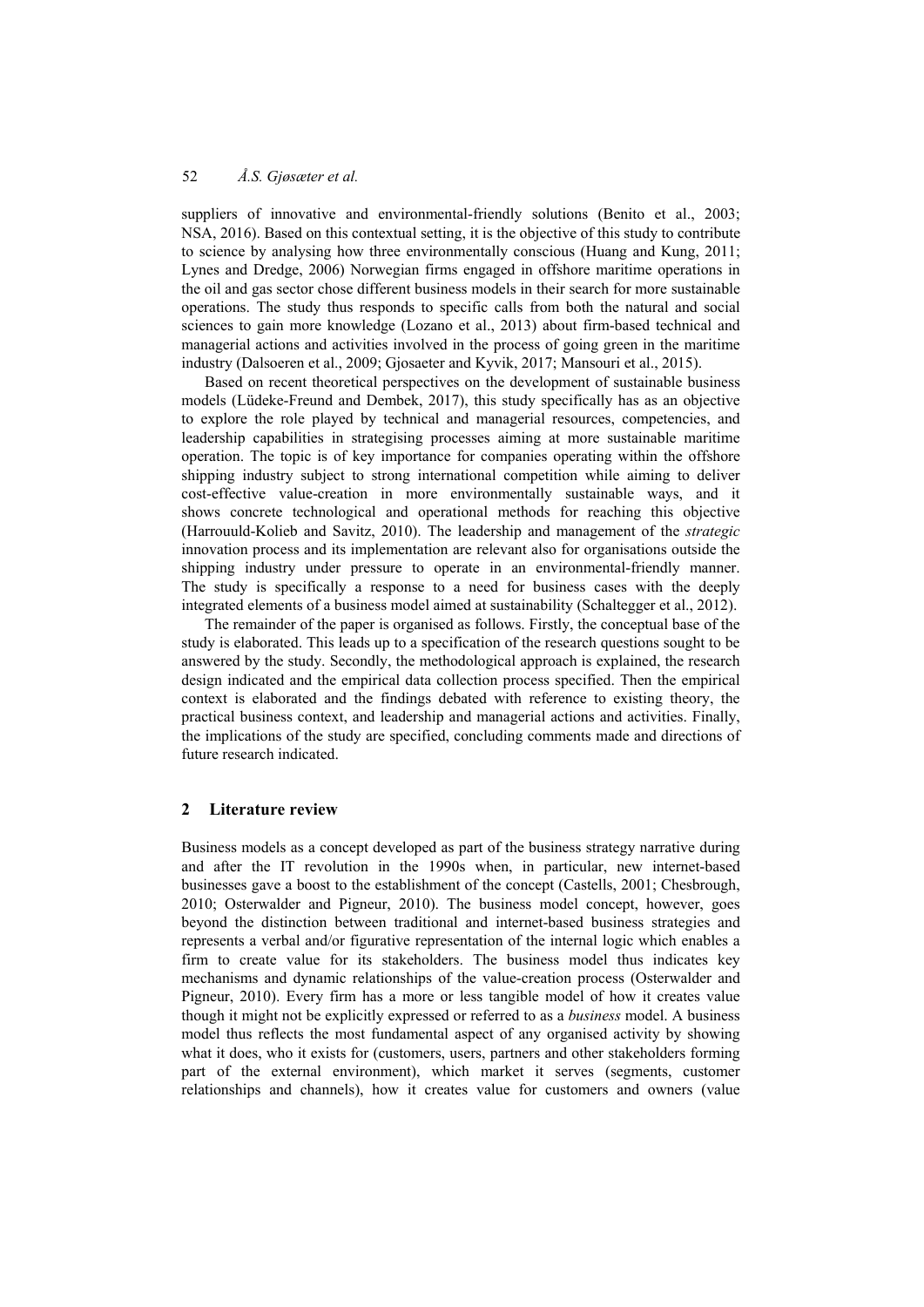proposition) and not least how the organisation through key activities, resources and capabilities generates higher income than costs and thus remains profitable over time (Achtenhagen et al., 2013).

As illustrated in Figure 1, there are several streams of research which inform the process of strategising the development of sustainable business models, on both a conceptual and a practical level. In Figure 1, the processes are indicated by the arrows showing the relationships between strategic *leadership* and operationalisation (mindset and cognitive base for a sustainable business development) through a *strategising* process which includes the actions and activities related to developing and implementing the *sustainable business model*. Finally, the *sustainable maritime value-creation* construct indicates the context in which the processes are operationalised. The broken arrows between the final construct and back to leadership indicate the dynamism of the process and how leadership and management must adapt to and learn from the empirical context. The continuous arrows between the four main constructs (in bold) indicate that the development of a sustainable business model and its practical implementation form an interdependent and simultaneous process which constitutes interdisciplinary and knowledge-intensive activities informed both by theory and by the competence and know-how of practitioners. Below follows a more specific elaboration of each main construct.





#### *2.1 Leadership*

Since the study is based on empirical cases with their real-life managerial, operational and firm-based idiosyncrasies (Zott and Amit, 2010), leadership aspects of the strategic and operational innovation processes were particularly scrutinised considering the challenging maritime context (Gjosaeter and Kyvik, 2017). Prior research confirms the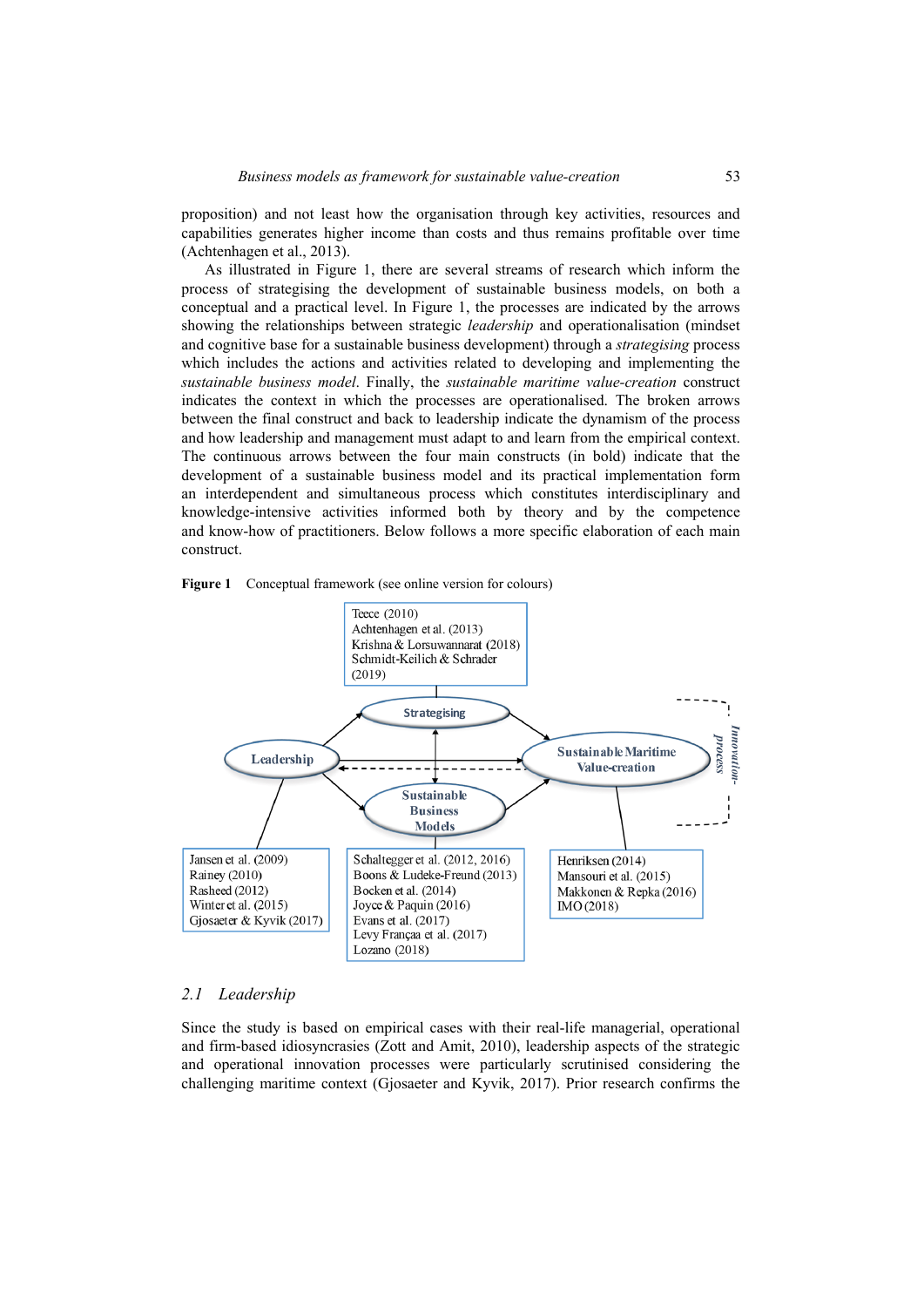importance of strategic leadership and management of both explorative and exploitative organisational processes (Jansen et al., 2009a) when seeking new solutions to both existing and new problems, and leadership of sustainable business development forms part of this new leadership-intensive impetus (Rainey, 2010). With particular focus on new sustainable business models, the relevance of leadership in balancing creativity and rationality in business model development is emphasised (Rasheed, 2012). While the relevance of leadership of innovation processes is theoretically well-established (Tidd et al., 1997), Winter and co-authors go beyond this by additionally drawing attention to the educational sector's role and responsibility in creating a cognitive fundament for sustainability and transformation while future managers are still at school (Winter et al., 2015).

# *2.2 Strategising*

The strategising construct has to do with strategy implementation, the flow of key actions and activities taking place to convert the vision of a sustainable strategy into organisational practice, a process including strategising *and* innovation. Teece (2010) relates business model innovation to technology, stating: "In short, getting the business model and the technology strategy right is necessary to achieve commercial viability if sustainable competitive advantage is to be built and innovators are to profit from their innovation" (Teece, 2010, p. 184). Others support this perspective, emphasising the need for coherence between leadership, culture and employee commitment in shaping key strategic actions (Achtenhagen et al., 2013) – in other words a correlation and potential causality between the leadership construct and strategising and that "there is thus clear linkage between the business model of a firm and its innovative activities" (Boons and Ludeke-Freund, 2013, p.6). Similarly, Krishna and Lorsuwannarat (2018) in a recent paper point out the relevance of an organisation's dynamic capabilities in the sustainable innovation process, the interactions with stakeholder sustainability orientation, market orientation, exploration and exploitation regarding innovation, thus confirming the importance of strategising in a firm's development of a more sustainable business model.

# *2.3 Sustainable business models*

Gradually during the last decades business models have become increasingly oriented towards sustainability and the following has been proposed as a definition of a sustainable business model: "Innovations that create significant positive and/or significantly reduced negative impacts for the environment and/or society through changes in the way the organisation and its value-network create, deliver value and capture value (i.e., create economic value) or change their value propositions" (Bocken et al., 2014, p. 3). Noting that the definition is ample and may be seen to include several complex and overlapping knowledge areas, it is no surprise that the theoretical approach to sustainability is equally ample, with both conceptual and empirical studies. It is argued that the stream of publications focused on sustainable business models started with Stubbs and Cocklin's (2008) paper which outlined their ideal type of sustainabilityoriented organisation comprising different structural and cultural attributes, such as developing community spirit, investing in employees' trust and loyalty, and engaging in sustainability assessment and reporting. They also advanced propositions about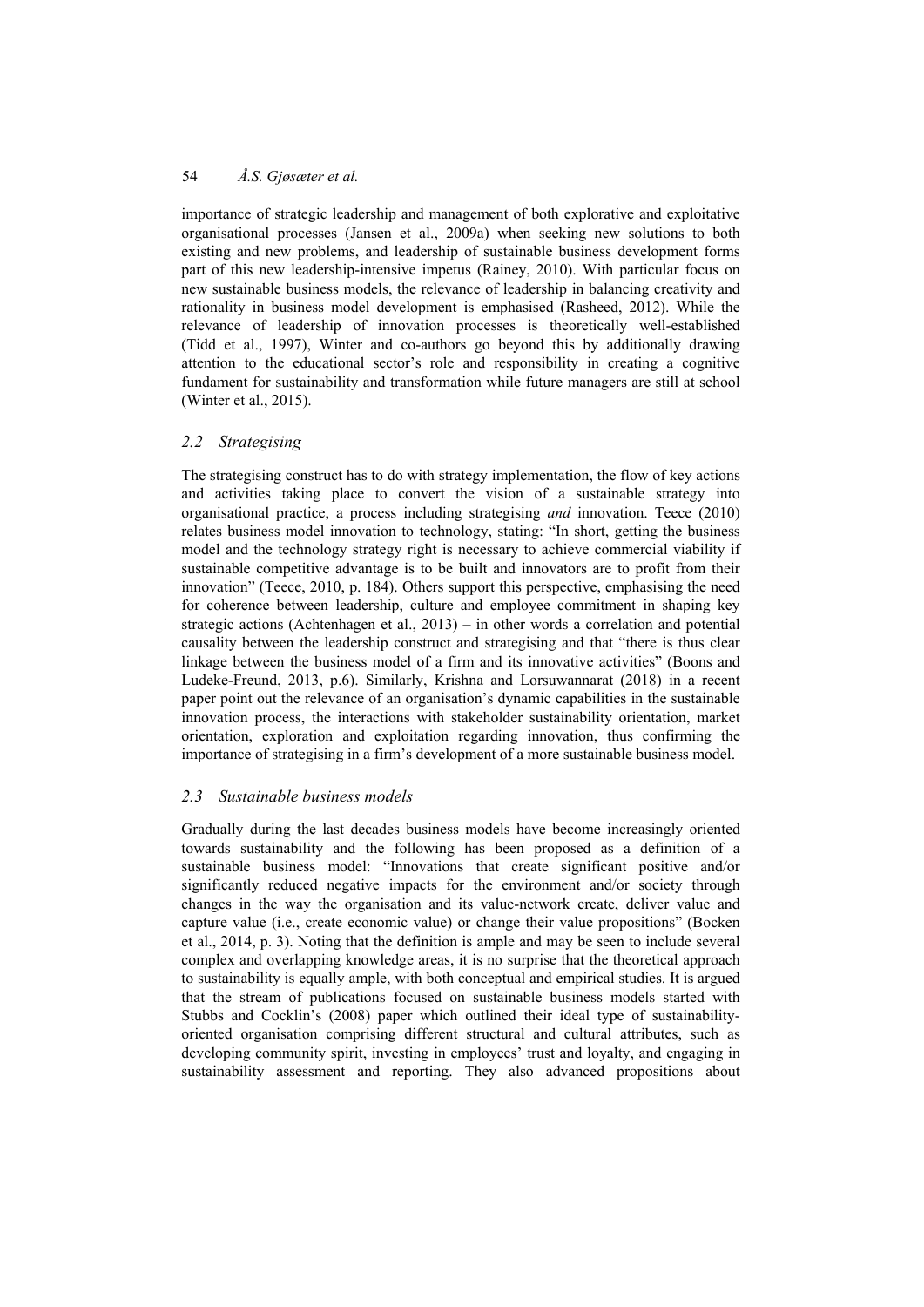sustainability-oriented business models dealing with an organisation's purpose and goals, its performance measurement approach, the need to consider all stakeholders, how nature should be treated, whether the organisation's leaders drive the necessary cultural and structural changes to implement sustainability, and whether a systems-level, as well as a firm-level perspective should be employed (Schaltegger et al., 2016).

A number of studies focused on sustainable business models have since been published on a multitude of aspects and in varied empirical contexts, but with the joint objective of establishing sustainable business models as a new and emerging field of research (Bocken et al., 2014; Boons and Ludeke-Freund, 2013; Evans et al., 2017) to stimulate both further academic progress and practice-based theory development. The topic is also frequently coupled with the triple bottom line (Willard, 2012) with a focus on how sustainable business models implicitly and explicitly incorporate a triple bottom line approach and consider a wide range of stakeholder interests, including environment and society (Bocken et al., 2014).

With reference to sustainable business model development, several scholars have referred to the *business model canvas* as a tool to link creativity and rationality in the search for new sustainable solutions (Osterwalder and Pigneur, 2010). Joyce and Paquin (2016) extend the original canvas by adding an environmental layer based on a lifecycle perspective and a social layer based on a stakeholder perspective and refer to respectively horizontal and vertical coherence in more holistic business model development. Similarly, other scholars also adapt the creativity techniques of the business model canvas to support business model innovation and design for strategic sustainable development, as it is "considered as one de-facto standard support for traditional business model design" (França et al., 2017, p.157), and in line with Lozano (2018), who states the need to integrate organisational approaches, the empirical part of this study will explore empirically how firms' flow of strategic activities and actions forms part of the development of more sustainable business strategies.

Conceptually, business models indicate central mechanisms and key relationships in the configuration of an organisation's value-creation activities and processes (Osterwalder and Pigneur, 2010). Further, Margretta (2002) characterises business models as verbal storytelling or a configurative representation explaining how an organisation creates value, while other scholars emphasise that, in a holistic perspective, it is the value-creation processes and the activities involved in these which are the essence of the business model (Amit and Zott, 2001). Casadesus-Masanell and Ricart (2010) point out how a business model indicates the inner logic for how a firm operates and creates value for its stakeholders. The perspective is thus extended from a unique focus on customers and users to also include external stakeholders forming part of the firm's ecosystem, including the relationships with partners and suppliers in the product and factor markets (Zott and Amit, 2010).

An organisation must, however, also have access to resources to create value and an organisational structure which enables it to produce and deliver value in an efficient and profitable manner. Business model development and continuous evaluation of the interaction between the building blocks of the business model thus represent a *blueprint* of the stages from idea to market, and it is the sum of and interaction between these building blocks which are the key elements of a business model and which frequently are referred to as the business model *canvas* (Osterwalder and Pigneur, 2010). To create, deliver and capture value in an environmentally sustainable manner presents a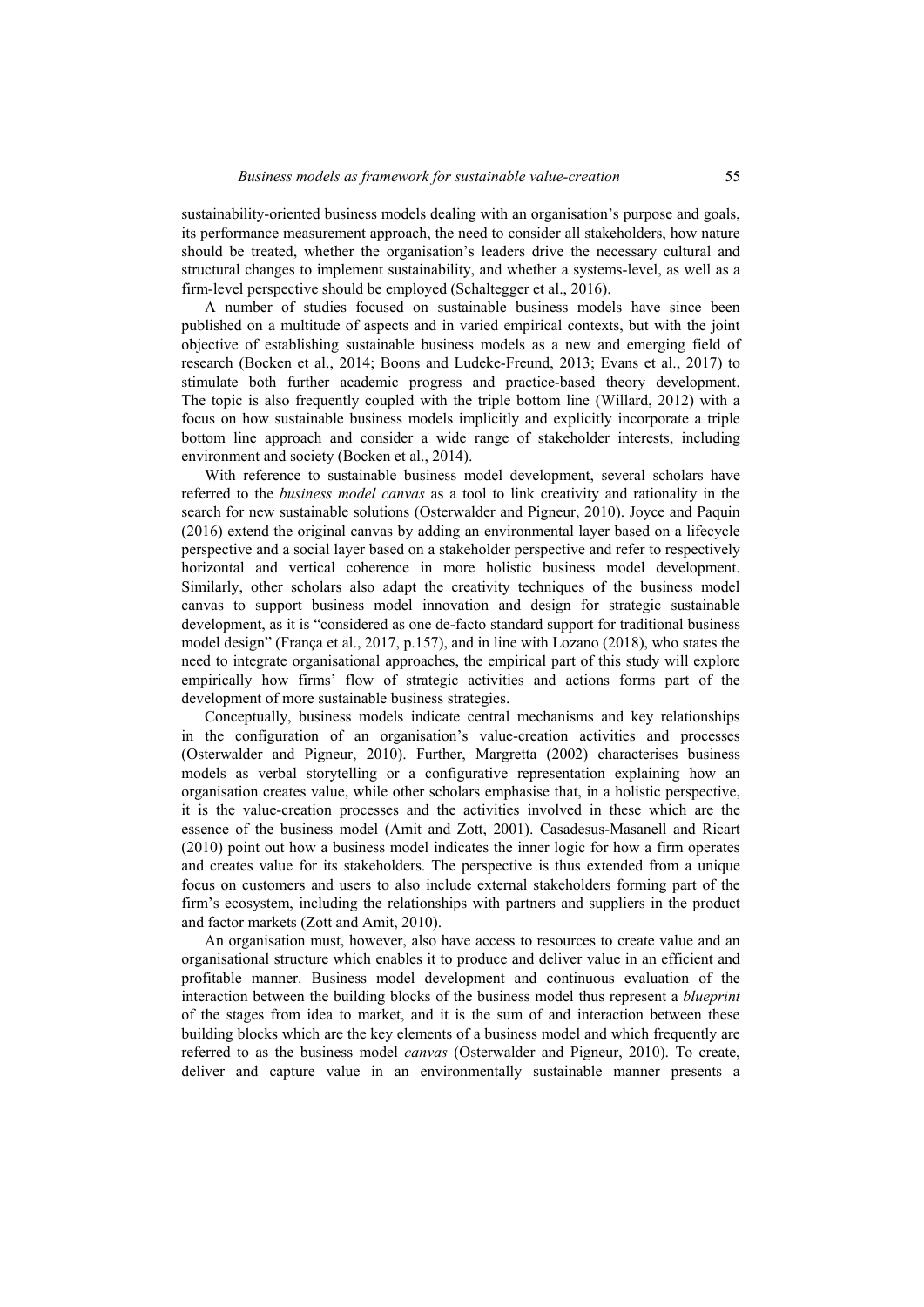new and major challenge for most organisations (Rainey, 2010), implying that the business operation should be executed with minimum negative environmental impact (Porter and Kramer, 2006) and ideally that the objective of environmental sustainability should be achieved by positive and empowering interactions between profit and sustainability (Daily and Huang, 2001). "Given its wide adoption and ease of use for multiple types of users, the business model canvas is an ideal foundation to expand upon by integrating sustainability" (Joyce and Paquin, 2016, p.4).

In a situation in which an organisation experiences pressure, both from external stakeholders and from society in general, to develop its existing business model towards a more environmentally sustainable one, various strategic options will usually occur (Bocken et al., 2014; França et al., 2017; Lüdeke-Freund and Dembek, 2017; Schaltegger and Wagner, 2011). The easiest, but also least development-oriented approach, is to avoid the challenge by moving business operations to a geographic, environmental and legislative context where the pressure to operate in an environmentally sustainable manner is less intense. The other possibility is to do as little as possible but stay within current laws and regulations in line with the *regulative* pillar in institutional theory (Scott, 2014). As a third option, the firm may adjust its business model beyond the minimum legal and regulatory requirements to meet expectations and demands of key customers, users and external stakeholders. The latter corresponds to Scott's *normative* pillar, implying that the firm satisfies external expectations, but without a deeper commitment to environmental sustainability. The fourth option represents a fundamental redesign of the business model which, with reference to Scott's framework, represents the *culturalcognitive* pillar, implying development of a sustainable business model and a deep commitment to its objectives well beyond minimum compliance with current legislation, regulations and social expectations.

With reference to the firm's strategic context and the business model canvas as a strategic tool, it is recognised that the interplay between the canvas' nine building blocks is not specifically oriented towards developing sustainable businesses; it is nevertheless well-established that the business model canvas allows for triple bottom line development by extending the canvas with blocks, including the social and environmental costs (negative impact) and the social and environmental benefits (positive impact) of a business model (Osterwalder and Pigneur, 2010). Other scholars (Joyce and Paquin, 2016; Lozano, 2018; Rasheed, 2012; Szekely and Dossa, 2017) have, in line with this, suggested adaptation of the business model canvas to accommodate the demand for an increased focus on sustainability. Joyce and Paquin (2016) suggest a three-layer adjustment in the business model canvas with one extra layer for each element in the triple bottom line, claiming that this is easy to implement in practical solutions. Other scholars (França et al., 2017) also conclude that the business model canvas and the design and development of a sustainable business model are fully compatible and in line with this reasoning. Based on this, the further elaboration focuses on developing a business model with the joint objective of sustainability and profit using the business model canvas as a conceptual tool. As illustrated in Figure 2, each of the business model's building blocks are developed and adjusted so that both the cost structure and the revenue streams reflect a strategy which is cognitively and operationally conscious about the external environment and acting accordingly.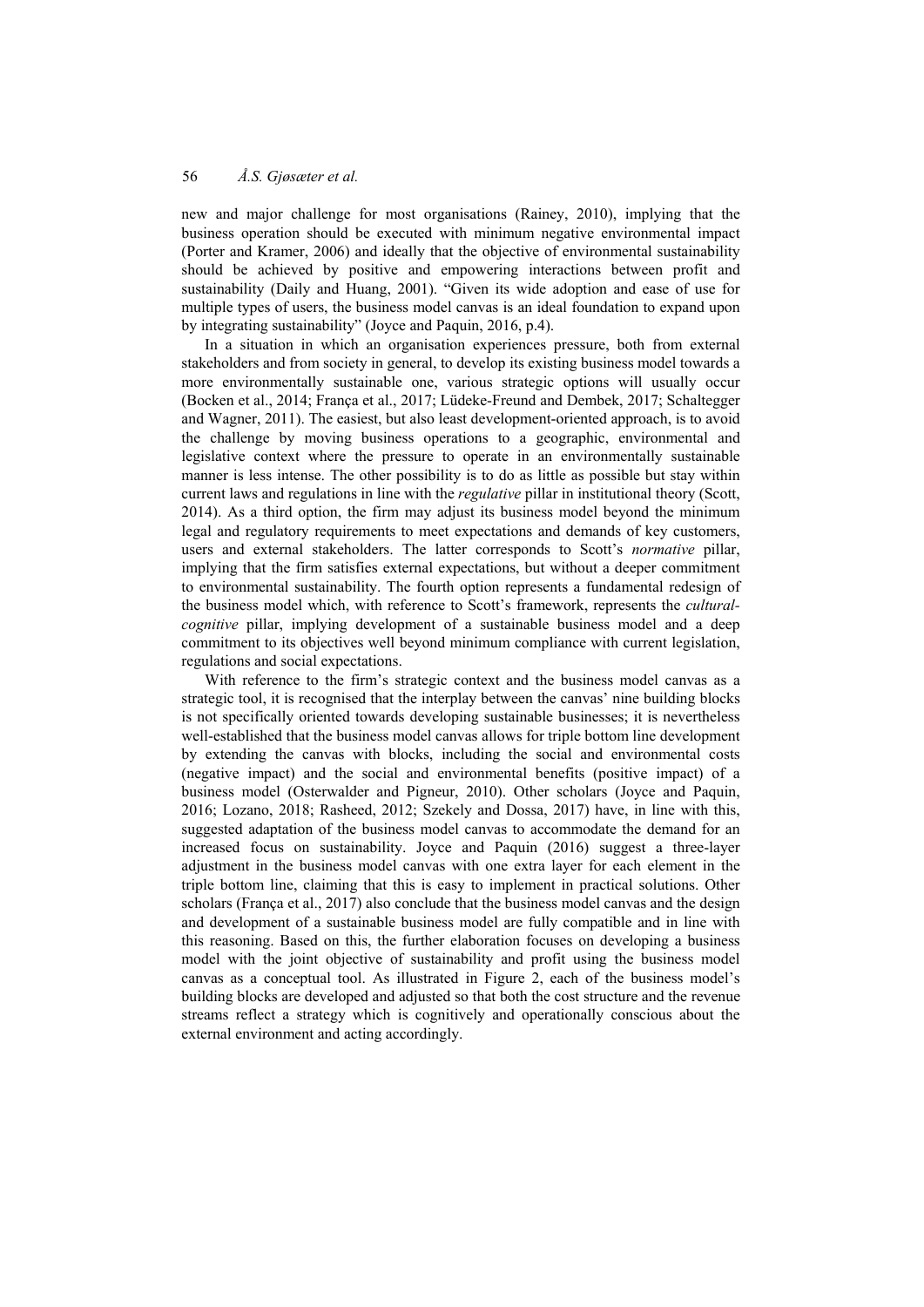**Figure 2** The business model canvas adapted to include social and environmental effects (adapted based on Osterwalder and Pigneur, 2010) (see online version for colours)



#### *2.4 Sustainable maritime value-creation*

With reference to the final construct of the conceptual framework illustrated in Figure 1, more sustainable maritime shipping has increasingly become a pressing social, managerial and technological challenge (IMO, 2018; Makkonen and Repka, 2016), not least among Norwegian firms within the offshore maritime sector (NSA, 2016; Reve, 2009). The IMO in 2018 adopted aims to phase out greenhouse gas emissions from shipping as soon as possible in this century and by at least 40% by 2030. Reduced emissions will be the combined result of new technologies, improved operations and alternative fuels, a process jointly supported by international and national maritime bodies (Henriksen, 2014), technical inspection societies, and suppliers. Based on this development, many shipping companies are exploring ways to reduce emissions, and several scholars have explored different 'multi-objective optimisation' strategies to improve sustainability in maritime shipping based on a trade-off between economic and operational objectives (Mansouri et al., 2015). Others have analysed the challenges faced by the maritime industry as a result of stricter environmental regulations, arguing that environmental regulations in fact also will enhance firms' competiveness by leading to innovation (Sampson et al., 2015). Nevertheless, a recent literature review (Makkonen and Repka, 2016) reports a lack of clear consensus on the economic and innovative inducement impacts of environmental regulations on maritime transport. Scholars confirm that too little is known about the successful adoption of sustainable business models (Evans et al., 2017) and the leadership challenges related to how to practically reach both the profit and the sustainable objectives within an organisational context.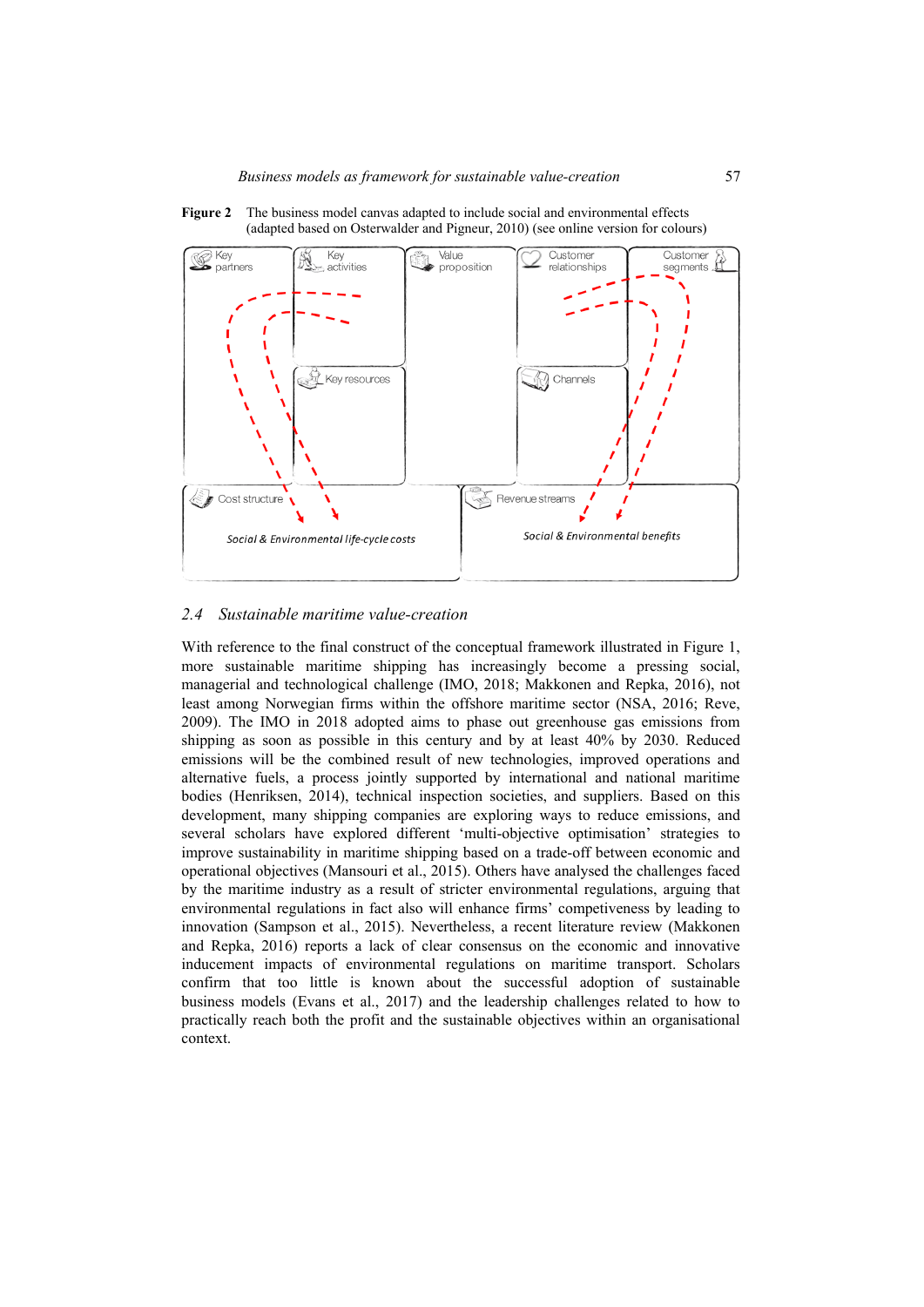Based on the literature review the following research gaps are identified:

- While management literature establishes a clear linkage between the business model of a firm and its innovative activities, "empirical research, e.g. following a case study approach, will be needed to shed some light on the state-of-the-art of corporate sustainability management, sustainable organisational development and sustainable innovation in daily business" (Boons and Ludeke-Freund, 2013, p.23).
- The business model innovation literature states a lack of examples of *delivering sustainability* and reports that *"*in some cases, industrial practice appears to be ahead of academia in exploring and developing novel business models" (Bocken et al., 2014, p.47).
- "The current literature on experimentation with business models demonstrates a gap in the knowledge regarding the drivers of successful business model innovation and the methods by which new business models can be safely pursued" (Evans et al., 2017, p.8).

In response to this research gap, the empirical part of the study seeks to show how interdisciplinary knowledge in sustainable business model development may, in line with current research, "help avoid the risks of becoming yet another academic niche or silo, or just another tool in the management toolbox, but also provide a more powerful vehicle for making business sustainable" (Lüdeke-Freund and Dembek, 2017, p.1677). And on a more general level, the study aims through a comparative case study to show how a firm in the competitive maritime industry "captures economic value while maintaining or regenerating natural, social, and economic capital beyond its organisational boundaries" (Lozano, 2018, p.1162). It also aims to show how the business model canvas can be used as a tool to ensure that essential business model aspects are not forgotten and to show how it adds a means for realisation of novel sustainability strategies (Franca et al., 2017). Finally, the study aims to show how interdisciplinary collaboration is successfully involved in the development of sustainable business model innovation and thus to show how "future scholarly work might analyse how the involvement of sustainable embedded lead users (SELU) in an innovation process should be implemented" (Schmidt-Keilich and Schrader, 2019, p.109). Thus, based on increasing interest both in academia and in practice for how to develop and operationalise sustainable business models, but still with relatively few empirical studies (Birkin et al., 2009; Lüdeke-Freund and Dembek, 2017; Schaltegger and Wagner, 2011), the following research question is posed for further empirical exploration:

*Using the business model as a conceptual framework, what are the key strategic and operative leadership challenges related to the development of a profitable and sustainable business operation within the maritime offshore industry?* 

# **3 Methodological approach**

To collect empirical data on business models as a conceptual framework for the development of profitable and environmentally sustainable value-creation, a qualitative approach was deemed appropriate (Denzin and Lincoln, 2000; Ghauri and Grønhaug, 2002; Patton, 2002) to capture interactions, views, perceptions, opinions and the dynamic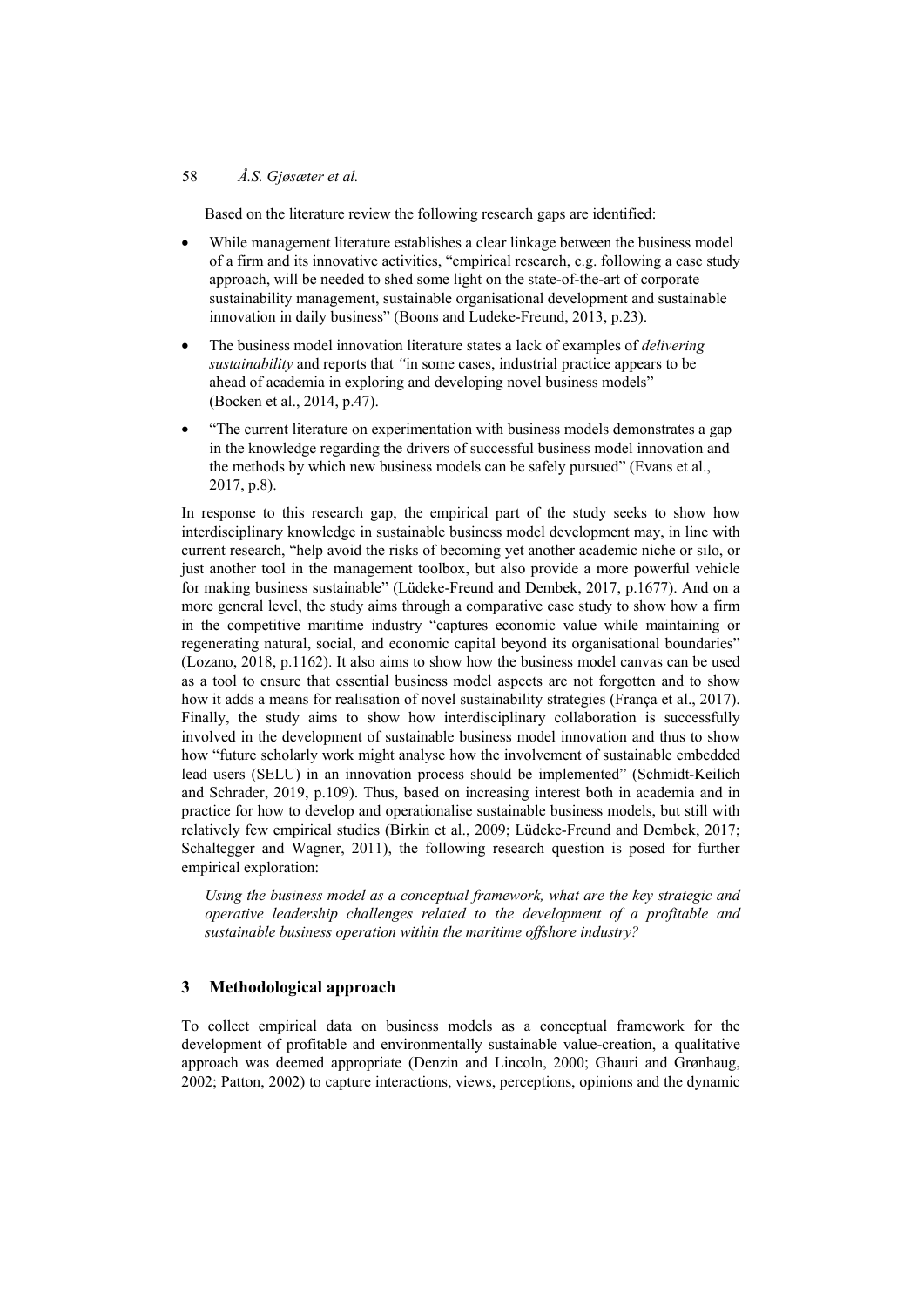processes within the three firms selected to be part of the study. Further, a case study design (George and Bennet, 2005) was chosen to develop an understanding of strategic and operative leadership challenges as experienced in the processes of developing a simultaneously environmental-friendly and profitable business (Brown and Duguid, 2000). The firms forming the empirical base for the development of the business model case studies (Yin, 2014) are three well-established Norwegian offshore service companies.

In case companies *A* and *B*, data was collected through interviews with 10 key informants in each of the organisations. The interviews were made partly on-board the vessels and partly onshore at the headquarters of the firms. Some interviews took place in 2014 and some in the period 2015–2016 (when the ships were in a nearby port). The interviews were done based on a semi-structured interview guide, allowing the interviewers to develop and explore key topics, elements and activities forming part of the environmental-oriented innovation processes, with the aim of substantiating key leadership challenges related to implementing the strategies aiming at combining environmental sustainability and profit maximisation. To validate the interview data, the transcripts were subsequently followed up with telephone conversations with project leaders playing a central role in the strategy processes in each of the firms. Simultaneously, the data collected was triangulated with varied secondary data from both internal and external sources.

For case company C, qualitative data and narratives in the form of secondary data were based on Revang and Olaisen (2014), a study which explored in depth and holistically the leadership challenges forming part of the strategic and operative activities during the implementation of the firm's business model. The methodology in this case followed an explorative case-study approach with a strong ethnographic influence (O'Reilly, 2012) in the interpretation of the data. The research design is illustrated in Figure 3. The data collected during the study's empirical phase was interpreted in three stages: firstly, individually by each of the researchers, subsequently jointly, and finally in a review process with key informants present to adjust the interpretations and with the objective of keeping the empirical findings objective.

In line with prior research (Lozano, 2018), the canvas model was used as a basis for the comparative analysis of the case companies. Taking into account the Scandinavian organisational setting of the case companies in which employees, public authorities and funding agencies most often are key stakeholders in a firm's ecosystem, as both regulator and administrator of various funding incentives and networks, an additional building block – *collaborative involvement* – was added both to the design of the study and to the canvas. This was done to reflect the work and management ambience of the case companies' open and flat organisational structure (Gustavsen, 2000). This added building block was also deemed reasonable granted that the canvas model traditionally might be seen to give insufficient protagonist value to how strategic processes need to be cognitively anchored and thus *owned* by employees (Schmidt-Keilich and Schrader, 2019) as a key element of a work-life development which encourages participation and involvement in sustainable strategic development. In line with findings from other studies, this includes elements of exploring in the form of concrete innovative strategising activities and actions that formed part of how the organisation's leaders practically led to involve and motivate experienced and knowledgeable employees to take responsibility in planning and implementing strategic changes as part of the business model development (Rasheed, 2012).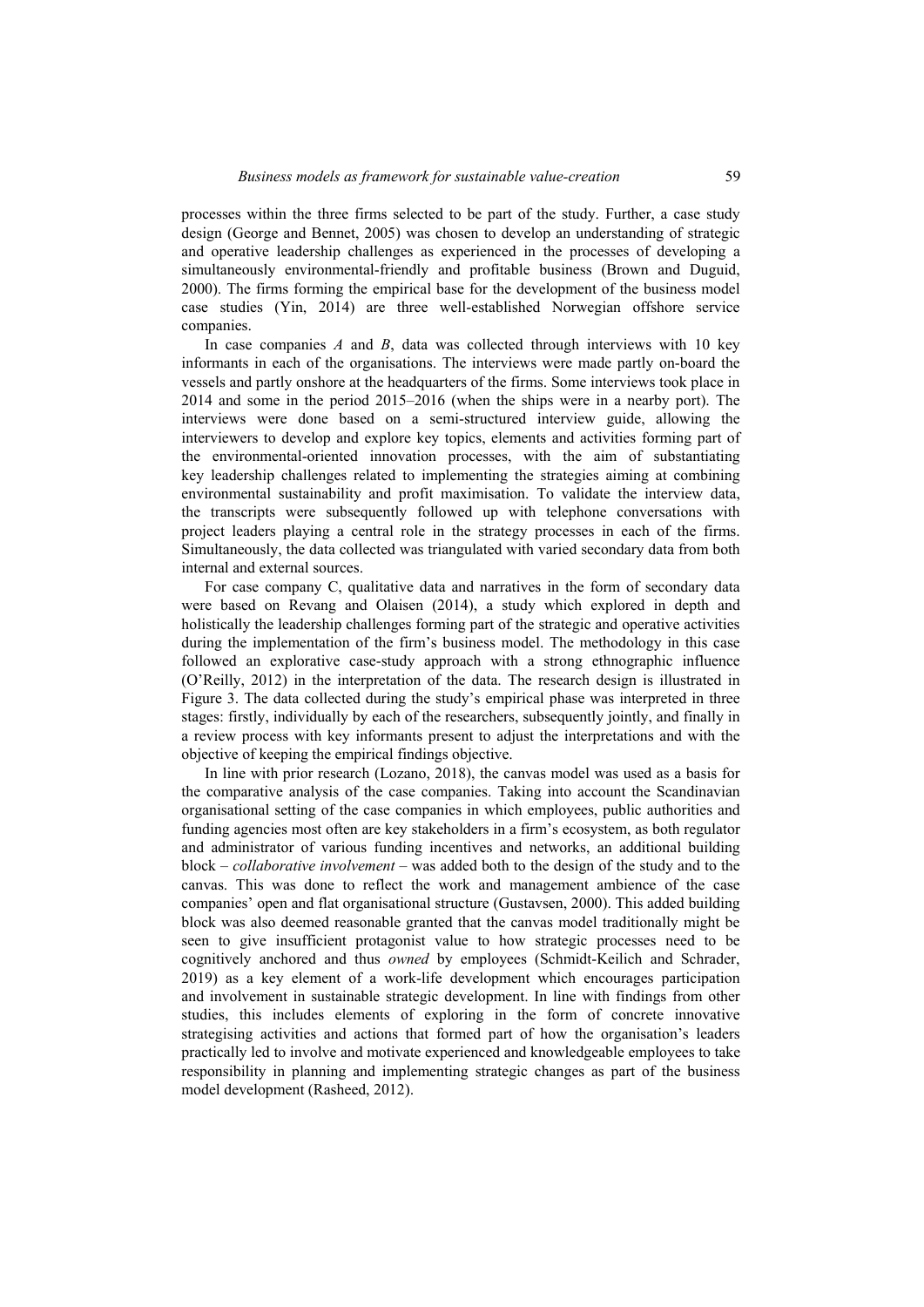



#### **4 Empirical context**

Case company A was established as a fishing firm in the beginning of the 1960s by two brothers. As the oil and gas industry commenced in the North Sea early in the 1970s, the firm reoriented its strategy towards the growing offshore service market. In 2014, the firm had a fleet of 50 vessels including construction, anchor handling and supply ships and approximately 1800 employees working on- and offshore. The company has gradually expanded the operation, with current activities in several markets worldwide. The firm has earned an image of having a strong environmental commitment.

Case company B was also established as family-owned fishing business in the beginning of the 1960s, and in a similar fashion to case company A entered the offshore service market during the 1970s as the oil and gas industry in the North Sea developed. In 2014, the firm had a fleet of 25 vessels, among these seismic, subsea and supply ships, and a total of about 900 employees. Similarly to case company A, the organisation is today engaged worldwide in the offshore service market. Also, this firm has been recognised as being at the forefront of technology development focused on more sustainable maritime operations of offshore service vessels.

Case company C is a more recent entrant in the offshore service supply market. It was established in 1996 with one fishing vessel and two supply ships. In 2014, the firm was a global operator within the offshore shipping market with 21 high-technology supply vessels and was the world's sixth largest within the offshore subsea/construction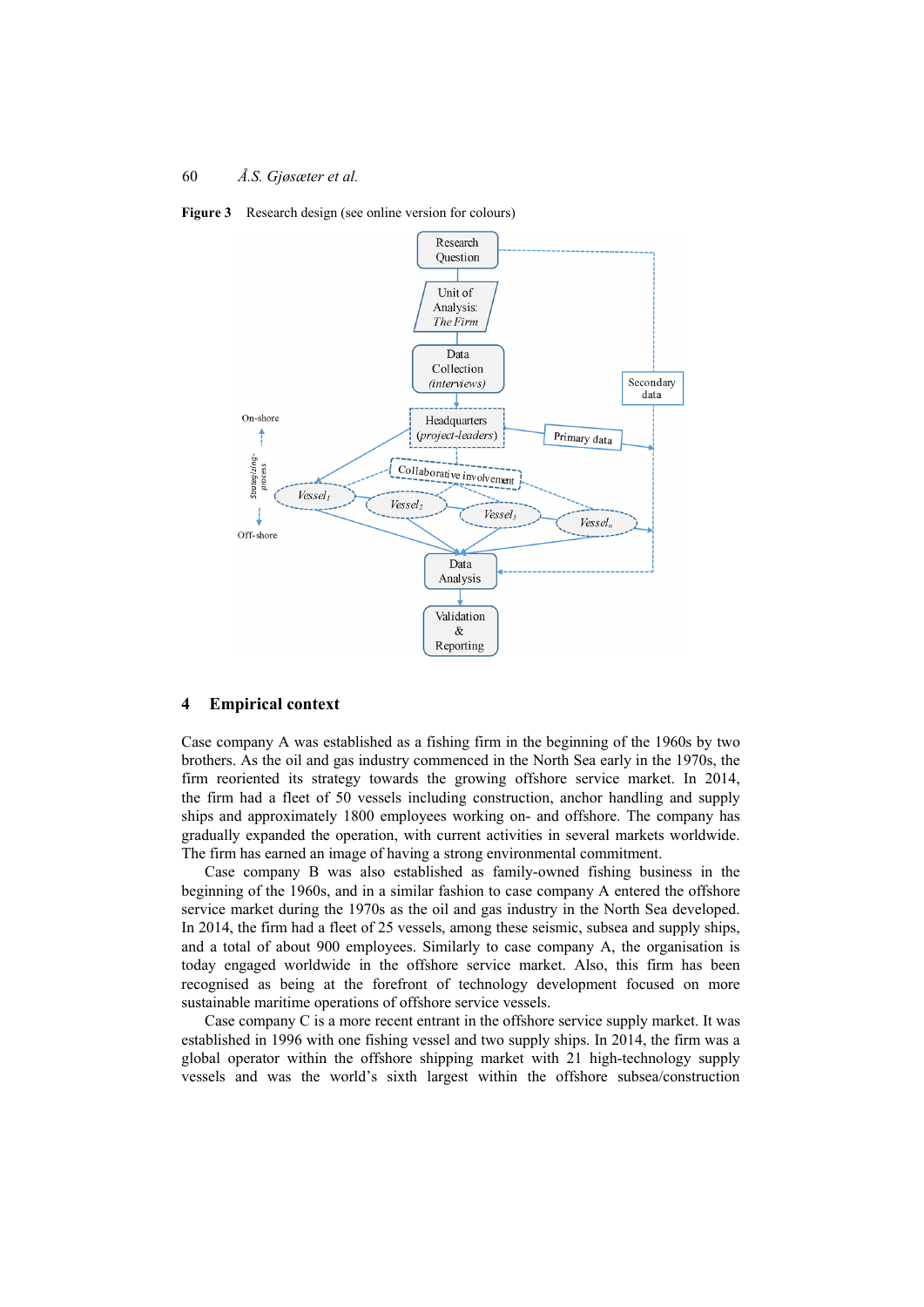segment. This company has also been a pioneer in adopting high-technology innovations, amongst others by implementing diesel-electric propulsion on platform supply ships and hybrid engines on anchor-handling vessels. The firm reportedly was also the first to use a magnetic bow-thruster on a supply ship. Case company C's business philosophy has been to optimise the balance between a gradual renewal of the fleet and a simultaneous resource-efficient use of technology to achieve sustainable and profitable growth. The key characteristics of the three case companies are summarised in Table 1.

|                                      | Case company A                                                          | Case company B                                  | Case company C                                      |
|--------------------------------------|-------------------------------------------------------------------------|-------------------------------------------------|-----------------------------------------------------|
| Number of vessels                    | 50                                                                      | 25                                              | 21                                                  |
| Type                                 | Construction service:<br>anchor-handling tug<br>supply; platform-supply | Platform-supply;<br>subsea; seismic             | Platform-supply;<br>subsea; construction<br>service |
| Fuel $(M/E1)$                        | MDO <sup>2</sup>                                                        | MDO 79%/LNG <sup>3</sup> 21%                    | <b>MDO</b>                                          |
| Main market                          | World wide                                                              | World wide                                      | World wide                                          |
| Number of employees<br>(approximate) | 1800                                                                    | 900                                             | 370                                                 |
| Ownership                            | Family controlled<br>publicly listed company                            | Family controlled<br>publicly listed<br>company | Family controlled<br>publicly listed<br>company     |
| History                              | Liner/deep-sea shipping                                                 | Fishing ships                                   | Fishing ships                                       |

| Table 1 | Comparable characteristics of the case companies (2014) |  |
|---------|---------------------------------------------------------|--|
|---------|---------------------------------------------------------|--|

<sup>1</sup>Main engine.

<sup>2</sup>Marine diesel oil.

<sup>3</sup>Liquified natural gas.

## **5 Results**

Based on the empirical context, below follows a presentation of how the findings contribute knowledge as to how strategic and practical leadership are combined to develop and operationalise a more environmentally sustainable business model.

## *5.1 Business model as conceptual framework for sustainable value-creation*

#### *5.1.1 Case company A*

The business concept of company A is focused on *operating* the fleet of vessels to maximise earnings, but this in a sustainable manner. Sustainable operation is achieved by changes in the fleet's operating procedures which result in reduced consumption of marine diesel. To implement this change in operating procedures, the firm in 2009 initiated an internal campaign which firstly had the objective of reducing the emission of nitrous oxide  $(NO<sub>x</sub>)$ , but subsequently also carbon dioxide  $(CO<sub>2</sub>)$ . More sustainable operation was achieved by fuel-saving manoeuvres effectuated on-board the vessels in form of what was tagged as 'green operations' – defined as a reduction in fuel consumption of  $0.5 \text{ m}^3$  (500 litres) achieved through a single action of operational optimisation per day. Seven categories of green operating manoeuvres were concretised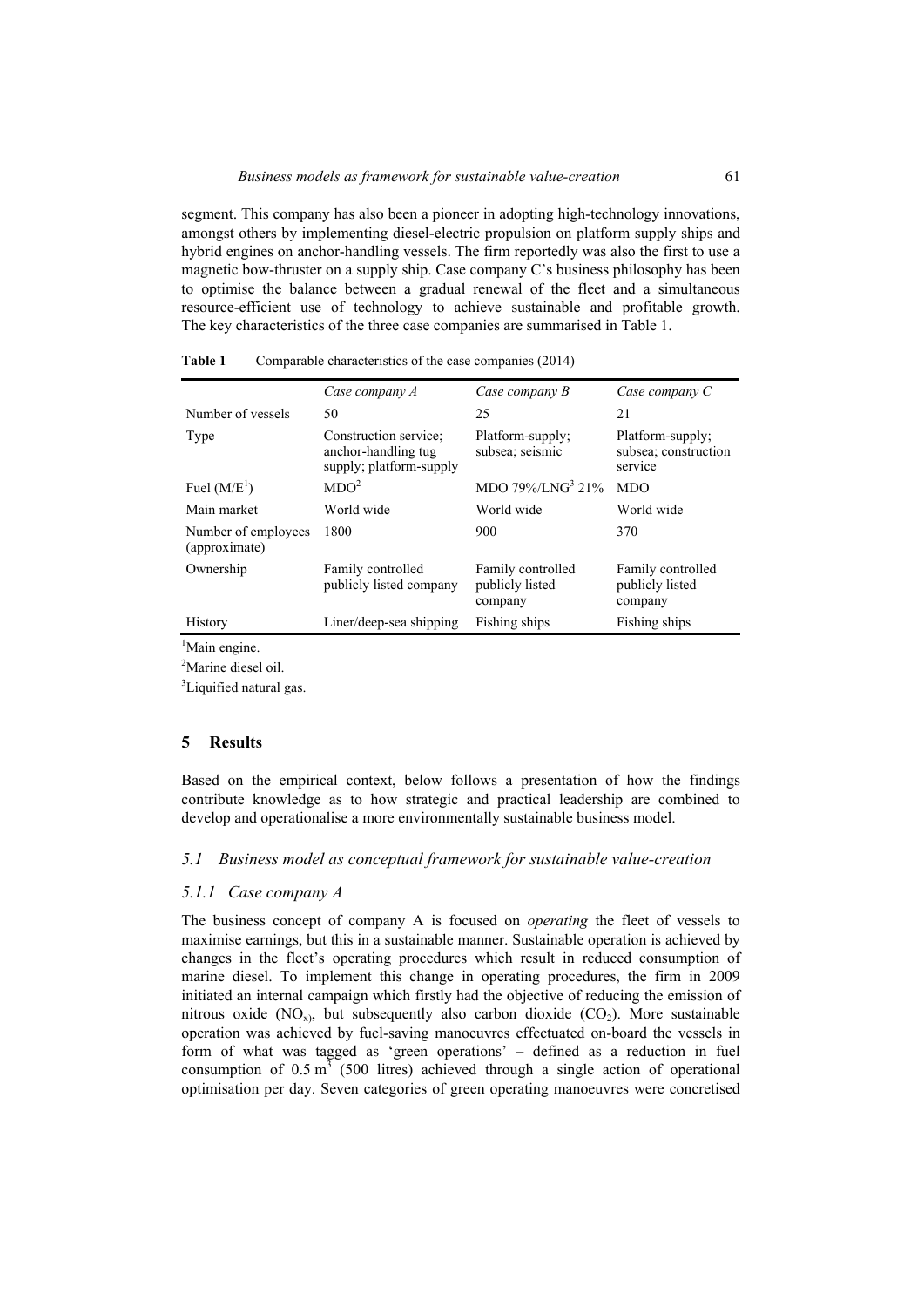in collaboration between the crew and land-based personnel. These included fuel-saving optimal speed during longer sea transits, minimised use of bow-thrusters, reduced use of deck lighting, minimum use of engines during operations, anchoring while waiting, green dynamic positioning and a balanced optimisation of the vessel's four engines. The 'green operations' business concept simultaneously had the secondary effect of reducing other costs due to less wear and tear on the four main engines on each ship, while it also caused the firm to be profiled in the press and in external marketing as a green and environmentally responsible maritime operator.

As the firm gained experience in the development of the new business model, the fuel-saving target was increased to 10–20%. In addition, the campaign started in 2009 was further developed by the introduction of the *climate-neutral operation* (CNO) concept. Through CNO, the firm offered clients the possibility of entering into freight contracts which allowed the fuel saving achieved through green operations to be split  $50/50$  between the client and donations to the Norwegian Rainforest Fund.<sup>3</sup> The donations to the rainforest fund compensated for the operations' harmful emissions and thus satisfied the firm's strategic ambition of providing climate-neutral offshore services.

The new modus operandi based on the developed business model resulted in fuel saving and a reduction in maintenance costs of between 25% and 30% (figures from 2016) without new technology investments. Additional effects were positive national and international media coverage and the inclusion of the firm, already in 2014, as one of only three Norwegian firms and the only shipping company with the highest score on the exclusive climate performance leadership index.

# *5.1.2 Case company B*

The business concept which was the framework for realising profitable and sustainable offshore service in case company B was based on a strategy of using LNG (liquefied natural gas) as fuel instead of marine diesel. Using LNG as fuel was less costly and also led to reduced harmful emissions, particularly  $CO<sub>2</sub>$ . In collaboration with Innovation Norway,<sup>4</sup> a local shipyard and a network of technical consultants within the regional maritime cluster, the firm in 1999 initiated an innovation process with the objective of developing the world's first LNG-fuelled offshore vessel. In 2003, the ship was delivered from the yard ready for operation, and during the next 10 years the firm ordered four additional LNG-fuelled vessels, partly financially supported by the same Norwegian public funding agency promoting green shipping.

The cost saving as a result of the firm's business strategy was in 2016 estimated to be in the order of 20–25% compared to marine diesel, with a similar reduction in maintenance and repair costs due to the new power plants on-board the ships. In addition, the technological innovation strategy had as a result that the firm gained a corporate image as a technology sustainability pioneer both nationally and internationally.

## *5.1.3 Case company C*

The long-term business strategy of case company  $C$  is to continuously be in the forefront of technological and operational development in the industry and thus assure a profitable and sustainable business development. It is the objective to meet this ambition by continued investments in innovative environmentally focused technology and to simultaneously dynamically develop and integrate operational procedures, actions and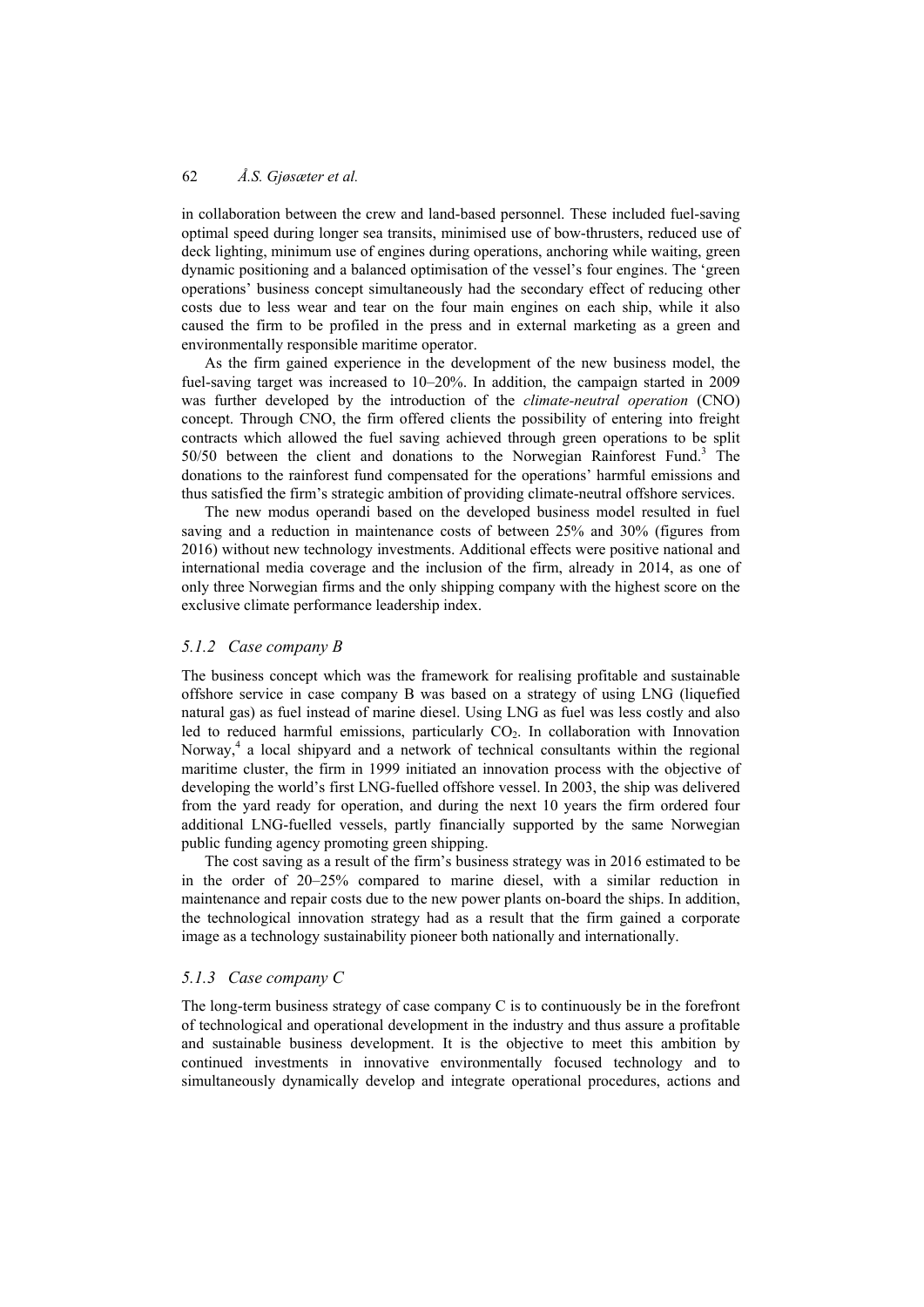activities both on-board and onshore in line with new marine technology. The firm's value proposition is consciously aimed at the most technologically advanced segment of the offshore service market. The strategic and operational logic of the firm was to remain 'forever young' (Revang and Olaisen, 2014), and the strategy implied implicit and explicit mechanisms to balance a short-term focus on operational profit with a longer-term return on investment. Notably, the chosen business model and operational strategy imply that the service is not always the cheapest but is focused on delivering top operational quality combined with supreme practice in the actual execution of offshore services.

#### *5.2 Leadership challenges in strategising sustainable value-creation*

*Case A*: Leadership challenges related to the implementation of a sustainable and profitable business model based on green operating innovations.

The key of the business model of case company A is the 50/50 split of the cost saving of green operations between the clients and donations to the Norwegian Rainforest Fund in line with the UN's system for climate quotas to compensate for the ships' harmful emissions. Through this arrangement, the firm's clients were made partners in a sustainable business model, while at the same time the objective of profitability was met by reduced fuel consumption and reduced maintenance and repair costs. In this way, the firm gained a competitive advantage while at the same time building an image nationally and internationally as an environmental-friendly and sustainable offshore service provider.

The development and operationalisation of the business model, however, required execution of green operations as often as was deemed possible taking into account nautical and safety-related operational conditions. A central leadership challenge was thus to motivate and engage officers and crew in decision-making, activities and actions on-board the vessels to operate in a more environmentally sustainable manner. This was achieved by initiating a campaign to actively engage and involve the captains and chiefs of the vessels in the development of innovative maritime procedures, nautical practices and manoeuvres with the objective of saving fuel and other operating costs. As a result of these initiatives a total of 150 proposals for how the firm might save diesel were received, and these ideas were eventually classified into a portfolio of seven practical and measurable green operating procedures which served to systemise and organise their implementation at sea. In the next round of the campaign, a competition among the ships to execute the most green manoeuvres was established, and the winning ship each quarter won incentives in the form of a premium to a welfare fund on-board. In addition, the officers and crew of the three ships with the most green operations each quarter won T-shirts printed with the legend 'green innovation champion', and all ships which executed more than 200 green operations each year gained the right to fly a green flag on the ship's mast as a sign of top-level environmental achievement.

The operationalisation of the business model thus implied a dynamic activity system which thoroughly supported the CNO concept in the form of a participation which motivated and led to ownership of the various daily activities and actions, through both internal and external processes forming part of the model's various building blocks. As part of the overall leadership challenge, this meant high-quality communication of the firm's strategic green ambitions vis-à-vis both officers and crews on-board the vessels,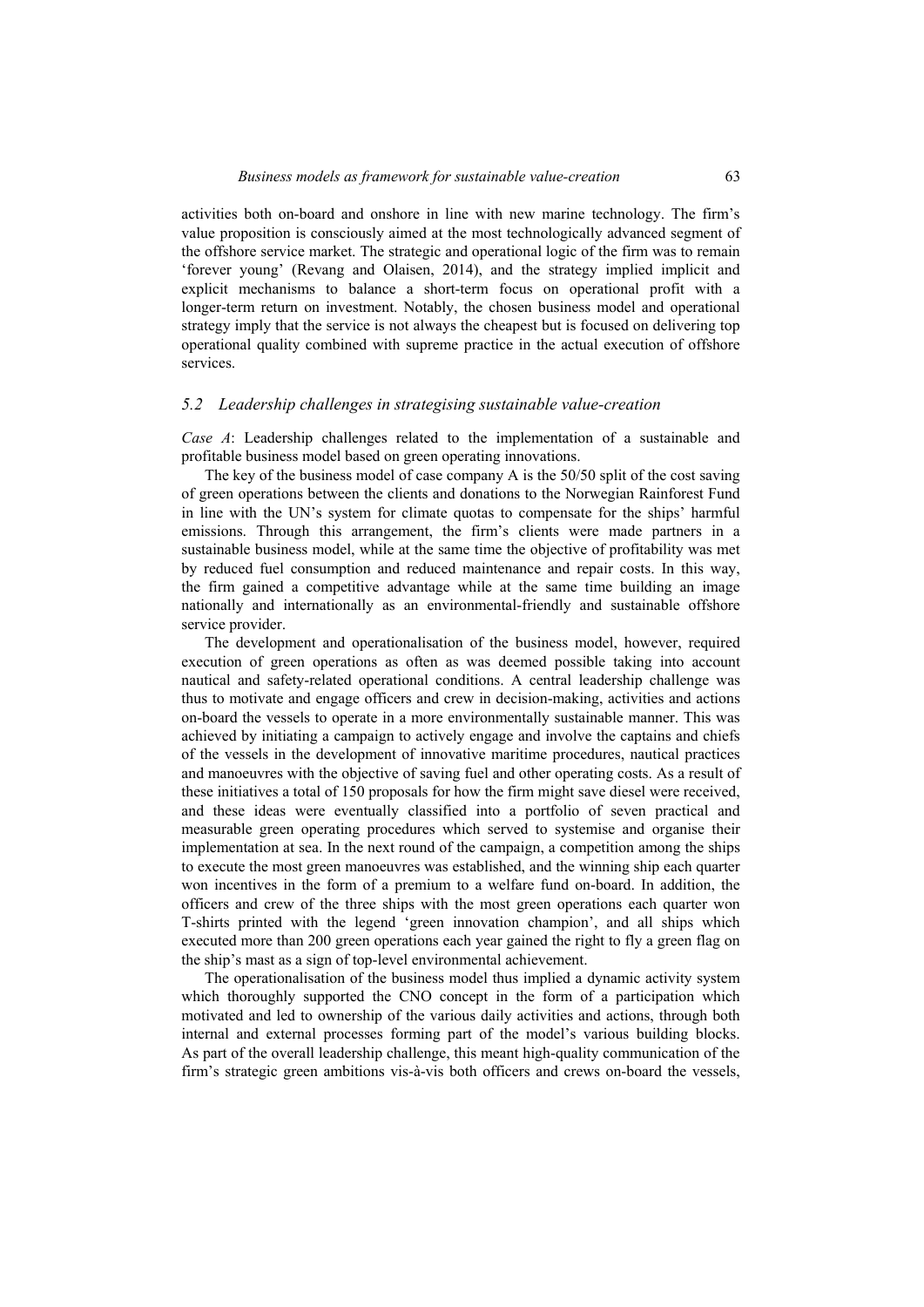but it also required a good continued dialogue and collaboration with customers and key stakeholders to implement and maintain the strategy and business model.

*Case B*: Leadership challenges related to implementing a sustainable and profitable business model based on technological innovations.

Case company B's strategy to attain a more sustainable operation was to replace diesel with more environmental-friendly LNG propulsion on five vessels. At the time of the innovation LNG was also relatively less expensive than diesel fuel, thus saving fuel costs. The firm's technological innovations harmonised well with its values as a responsible organisation caring for the marine environment – values with roots in the founder's vision of making maritime activity and transportation more environmentalfriendly. Because of its complexity and advanced technology, the ambition of developing LNG-powered vessels was characterised by one key informant as the firm's 'moon landing project', and it appeared to be particularly motivating for the firm's engineering staff.

The technological LNG thrust however required substantial investments and close collaboration with external technology providers forming part of the regional maritime cluster. As a consequence, one particular leadership challenge was to obtain a reasonable return on the added capital expenditures which the LNG strategy required, while operating in a competitive international market that entailed competing with other firms that operated both less costly and less environmental-friendly tonnage.

The firm's clients are large international operators within the oil and gas industry which have the primary aim of obtaining transport and support solutions at the lowest possible cost and, as one informant expressed it, "not always caring much about environmental issues". Thus, an image as an environmentally conscious firm and supplier of more sustainable offshore services did not automatically result in higher earnings, and it turned out to be challenging to get customers to pay for the extra costs of developing the LNG technology. In addition to this dilemma, the technology was developed in an open innovation environment in which eventual competitors could also get access to the technological knowledge developed.

*Case C*: Leadership challenges related to implementing a sustainable and profitable business model based on continuous optimisation of investment and operating processes.

The strategic ambition of case company C is to deliver the best operational practice in the offshore service sector based on the three action criteria 'smarter, safer and greener'. Notably, the objective did not imply competing based on lowest price, but rather on delivery of offshore services which were as sustainable and technologically advanced as possible given the current state of technological development. This also implied a continuous optimisation and balancing act between the timing of investments and operational decision-making, internally with regards to renewal of the fleet and cost control in production and logistical processes and externally in the form of customer and stakeholder attention.

From this, it can be seen that a key leadership challenge was to manage the balancing act between internal and external efficiencies, amongst others by developing, managing and monitoring mechanisms which assured continuous renewal and innovation. This required a long-term leadership perspective where a short-term focus on profitability had to be replaced by business model building blocks which enabled the firm to continuously deliver smart, safe and green offshore services of top quality at a competitive price. Knowledge in the areas of contract negotiation, service projection and pricing thus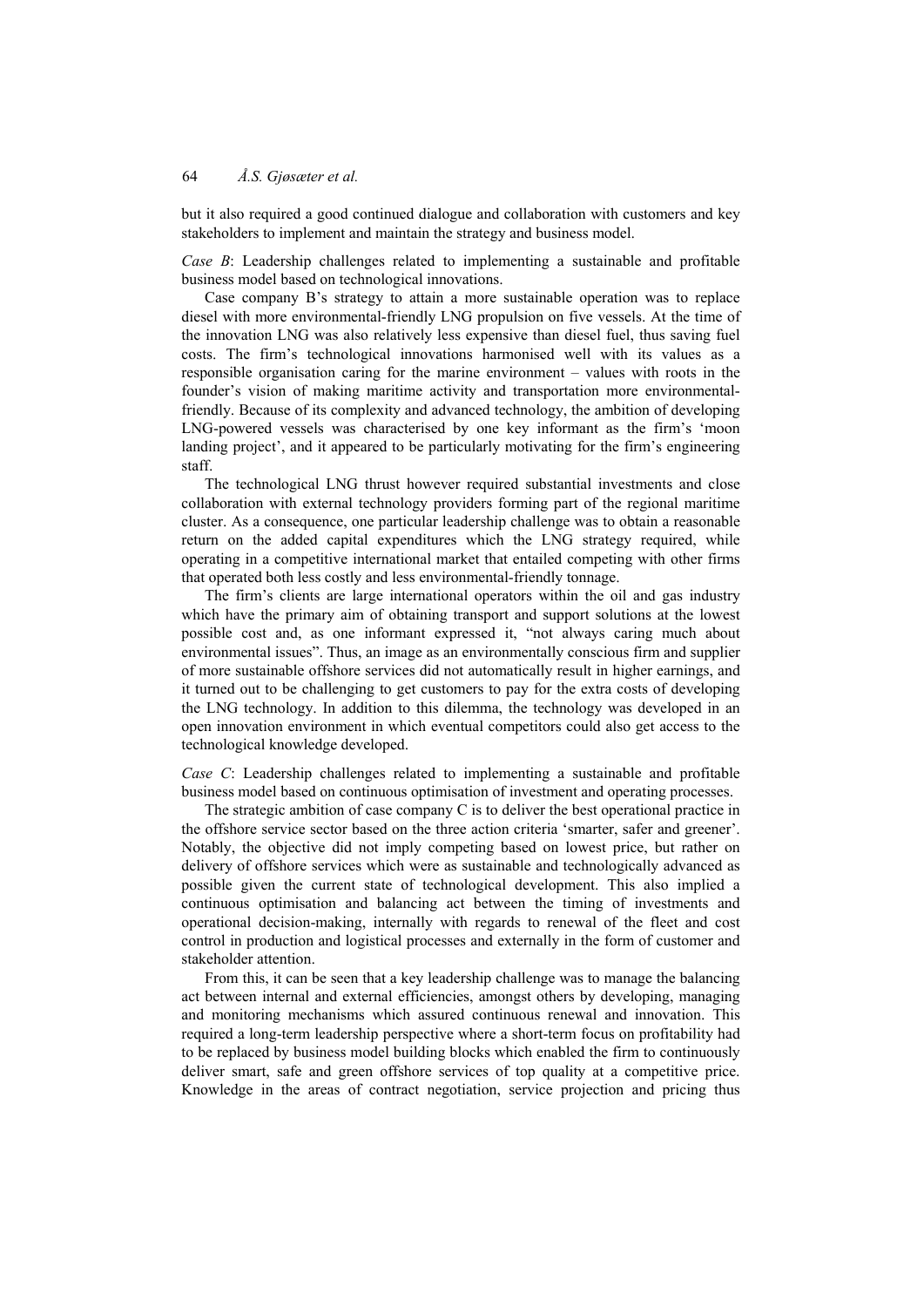became a combined key activity and key resource for the firm, as it was realised that a careful functional power trade-off between ship management, operation and the firm's technological environment was crucial to avoid functional misalignments.

Key elements of the three case companies' business models developed to achieve more sustainable offshore services are summarised in Table 2.

|                                          | Case company A                                                                                                                                                                                                                                                                                                                 | Case company B                                                                                                                                                                                                                 | Case company C                                                                                                                                                                                                                                                                                                      |
|------------------------------------------|--------------------------------------------------------------------------------------------------------------------------------------------------------------------------------------------------------------------------------------------------------------------------------------------------------------------------------|--------------------------------------------------------------------------------------------------------------------------------------------------------------------------------------------------------------------------------|---------------------------------------------------------------------------------------------------------------------------------------------------------------------------------------------------------------------------------------------------------------------------------------------------------------------|
| <b>Key partners</b>                      | No formal external partners.<br>All processes based on the<br>firm's internal innovation-<br>processes.                                                                                                                                                                                                                        | Technology firms<br>primarily within the<br>regional maritime cluster.                                                                                                                                                         | Suppliers of new and<br>innovative technology<br>solutions.                                                                                                                                                                                                                                                         |
|                                          |                                                                                                                                                                                                                                                                                                                                | Innovation Norway <sup>1</sup> ,<br>$Nox$ -fund <sup>2</sup>                                                                                                                                                                   |                                                                                                                                                                                                                                                                                                                     |
| <b>Key activities</b>                    | Maritime transport-, support<br>operations and related<br>innovative strategising<br>processes.                                                                                                                                                                                                                                | Technology-driven<br>innovative change in<br>main-engine propulsion<br>from diesel fuel to $LMG3$ .                                                                                                                            | Rapid acquisition and<br>adoption of new<br>environmental-friendly<br>technology. Continued<br>optimised balance between<br>exploitation (operation) and<br>exploration (new<br>technology).                                                                                                                        |
| <b>Key resources</b><br>and capabilities | Maritime competence<br>combined with leadership- and<br>managerial capability to<br>optimise internal operational<br>and nautical competence and<br>combining this with the<br>development of a business<br>model enticing customers to<br>act environmental-friendly.<br>Managerial innovations - no<br>capital expenditures. | Maritime competence.<br>Technical innovation-<br>drive oriented towards<br>more sustainable<br>maritime operation using<br>LNG for propulsion.<br>Capacity to make<br>technical investments to<br>implement green<br>strategy. | Maritime competence<br>combined with a leadership-<br>and managerial drive to<br>optimise technological<br>innovation as early adopters<br>to minimise pollution of the<br>marine environment.<br>Capacity for required<br>technical investments to<br>maintain high quality<br>services and minimise<br>emissions. |
| Cost-structure                           | Reduced consumption of diesel<br>fuel and maintenance (wear<br>and tear) costs.                                                                                                                                                                                                                                                | Reduced consumption of<br>diesel fuel, increased use<br>of LNG and higher<br>capital expenditures.                                                                                                                             | High capital expenditures to<br>be able to deliver high-level<br>operational quality.                                                                                                                                                                                                                               |
| Value<br>proposition                     | Climate-neutral operation<br>realised through 50/50-sharing<br>of fuel savings between<br>customers and donations to the<br>Norwegian Rainforest Fund.                                                                                                                                                                         | Reduction in<br>fuel-consumption and<br>maintenance costs by<br>changing to LNG-fueled<br>main engines.                                                                                                                        | Optimal balance between<br>operation and investments<br>based on the criteria:<br>Smarter, safer and greener.                                                                                                                                                                                                       |
| <b>Customer</b><br>relationships         | Direct: Close collaboration<br>with customers and suppliers to<br>achieve sustainable operations<br>on profitable terms.                                                                                                                                                                                                       | Indirect: General image<br>as technology-based<br>environmental innovator.<br>Challenged by how to get<br>customers to pay for<br>innovations.                                                                                 | Indirect: Challenged by<br>how to get paid for<br>technological innovations<br>required for high quality<br>services.                                                                                                                                                                                               |

Table 2 Key elements of business models aiming at sustainable maritime operations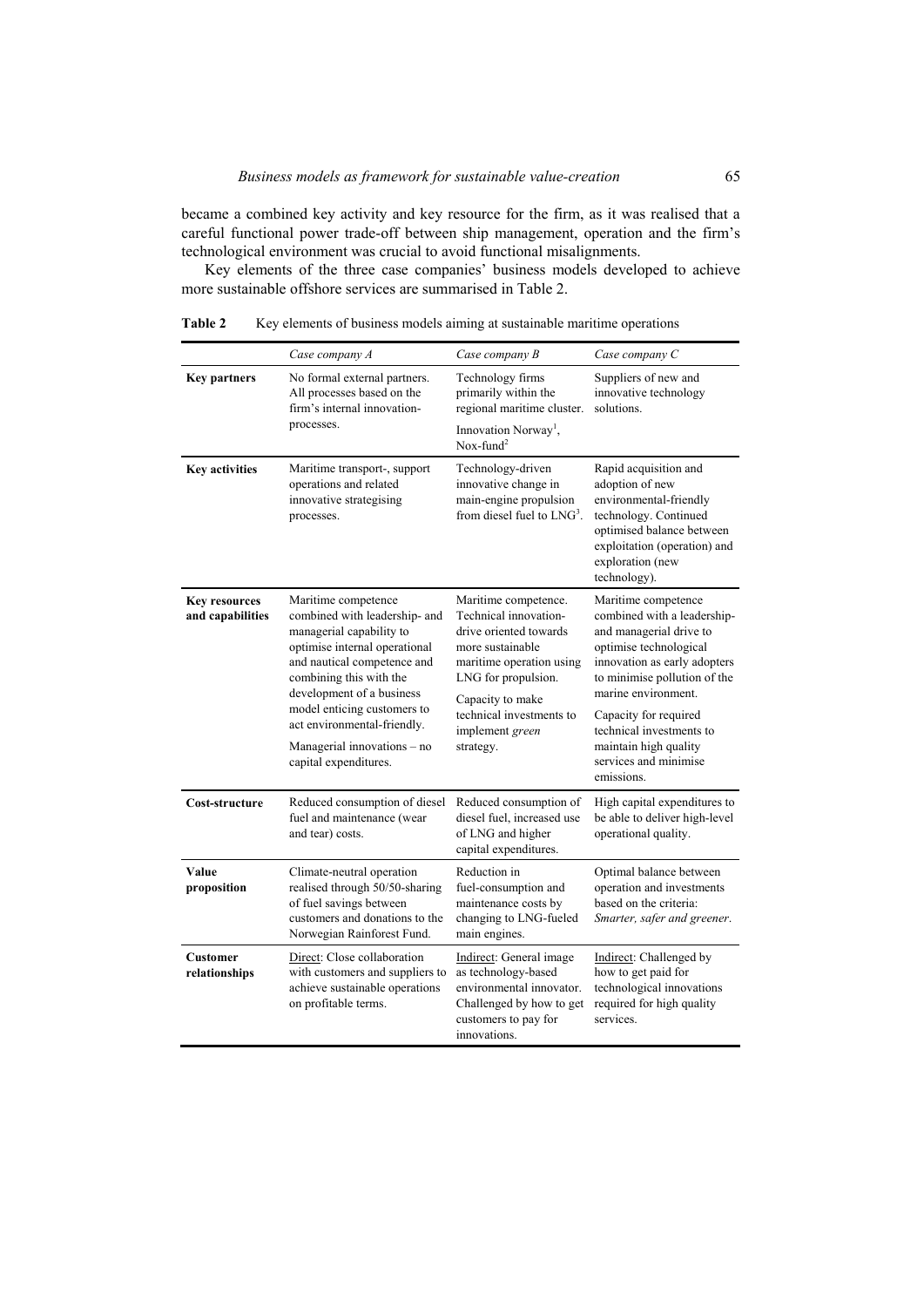|                                                                               | Case company A                                                                                                                                                                                                                                | Case company B                                                                                                              | Case company C                                                                                                                                                                                               |
|-------------------------------------------------------------------------------|-----------------------------------------------------------------------------------------------------------------------------------------------------------------------------------------------------------------------------------------------|-----------------------------------------------------------------------------------------------------------------------------|--------------------------------------------------------------------------------------------------------------------------------------------------------------------------------------------------------------|
| <b>Channels</b>                                                               | Standard in the industry (ship-<br>brokers and direct contacts).<br>Donations to the Norwegian<br>Rainforest Fund offer the firm<br>added positive publicity/green<br>image-building.                                                         | Standard in the industry.<br>Positive public image as<br>green technology<br>innovator.                                     | Standard in the industry.<br>General image as<br>environmental-conscious<br>supplier of offshore-<br>services.                                                                                               |
| <b>Customer</b><br>segment(s)                                                 | Owners-/operators of oil and<br>gas fields.                                                                                                                                                                                                   | Owners-/operators of oil<br>and gas fields.                                                                                 | Owners-/operators of oil<br>and gas fields.                                                                                                                                                                  |
| Revenue stream                                                                | Long-term potential through<br>contract renogatiations based<br>on image as green business<br>innovator.                                                                                                                                      | Long-term potential<br>through contract<br>renegotiations based on<br>image as green<br>technology innovator.               | Long-term potential<br>through contract<br>renegotiations due to<br>advanced technology and<br>high quality service.                                                                                         |
| <b>Collaborative</b><br>involvement<br>(employees,<br>partners,<br>customers) | Employees on all levels invited<br>to participate and contribute<br>with ideas for operational<br>innovations. Firm establishes<br>symbolic incentive-system for<br>green operation on board the<br>ships (and donation to welfare-<br>fund). | Firm's technology-<br>environment (engineering<br>staff and chief engineers)<br>key resources in the<br>innovation process. | Technology-competent<br>employees active drivers of<br>innovation process and<br>strongly involved in ship-<br>building, maintenance- and<br>freight negotiations in<br>collaboration with key<br>suppliers. |

| <b>Table 2</b> | Key elements of business models aiming at sustainable maritime operations |
|----------------|---------------------------------------------------------------------------|
|                | (continued)                                                               |

<sup>1</sup>Norwegian public funding agency.

 $2$ The Nox (Nitrogen oxide) fund is a Norwegian government fund established to accelerate efforts to cut Nox emissions and enable investments in low and zero-emission solutions.

<sup>3</sup>Liquified natural gas.

## **6 Discussion**

With reference to the research question of what are key strategic and operative leadership challenges related to the development of a profitable and sustainable business operation within the maritime offshore industry, the three case companies chose very different strategies and practical leadership to effectuate the objective of delivering a more environmentally sustainable offshore service. Operating in the same market and having a relatively similar background to the other two firms, case company A implemented a value proposition founded purely on managerial innovation (Tidd et al., 1997), as reflected in updated nautical and operational procedures which resulted in increased sustainability in terms of fuel saving and reduced maintenance and repair costs. Particularly, company A developed a *management-intensive* innovative business model which included developing and commercialising the CNO concept, where the monetary value of the fuel saving was split between the customers and the Norwegian Rainforest Fund. With reference to Table 1, company A implemented an innovative new business model based on, firstly, involving and thus motivating employees both onshore and offshore in developing the sustainability idea and, secondly, converting them to leaderdoers (Schmidt-Keilich and Schrader, 2019) by changing operating and nautical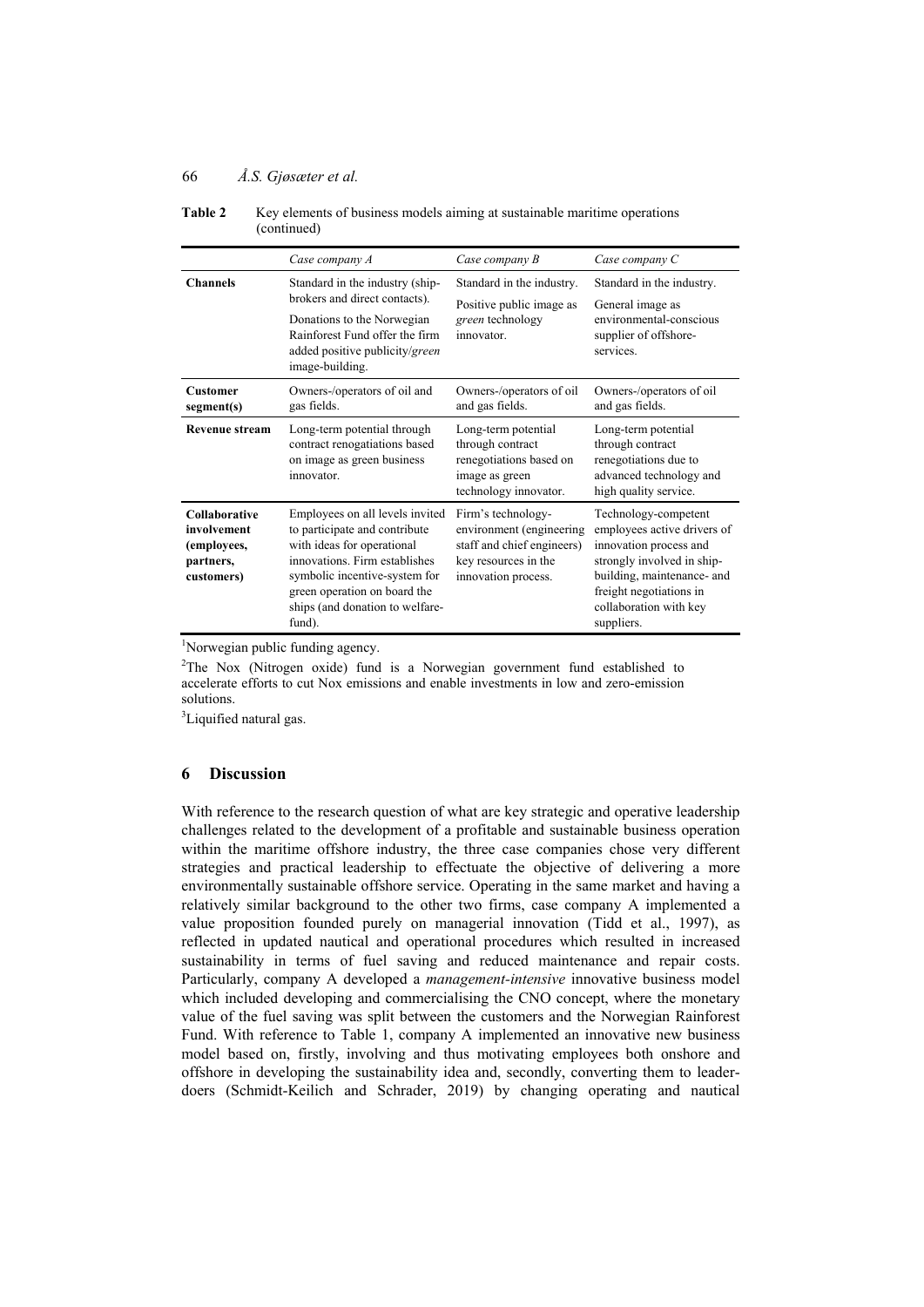procedures on-board the vessels. Thirdly, the firm managed to market the idea so well that key clients accepted the new way of doing sustainable business in collaboration with the firm. Notably the strategy was effectuated without capital expenditure.

Case company B developed a value proposition of positioning itself as a provider of more sustainable offshore services by replacing marine diesel with LNG for propulsion. The business model required high technological competence as a key resource and the capability to convert internal knowledge to practical solutions (von Hippel, 1978, 1994) in collaboration with external technology providers in the maritime cluster. However, the chosen strategy was *capital intensive*, and it turned out to be challenging to capture a reasonable return on investments, partly due to a lack of commercial incentives vis-à-vis customers and partly due to a lack of international regulations and legislation (Sjaafjell, 2015). A more restrictive legal framework would have boosted the demand for more sustainable shipping services and would have made it significantly easier to demand a higher freight rate for the cleaner LNG-fuelled services.

From a strategic perspective, two further observations may be made. The first is that the developed LNG technology was the result of open innovation processes (Brunswicker and Vanhaverbeke, 2015; Chesbrough, 2003) which makes the technology also available for competitors and thus does not assure a long-term competitive advantage for the firm. The second observation is that the empirical data may indicate that case company B, based on its successful technological innovation path, may suffer from a success paradox (Audia et al., 2000; Christensen, 1997) where the main strategic focus was to follow a technological innovation path (Sydow et al., 2009; Teece et al., 1997) and with relatively less focus on creativity and commercial exploitation of the business model (O'Reilly III and Tushman, 2008) – i.e., the right-hand side of the business model canvas. Eventually, the success paradox may actually have been further stimulated by the positive media attention the firm received as a result of the LNG innovation (Lovallo and Kahneman, 2003), making it hard to later change the strategic course. Effectuating the value proposition eventually required an ability to balance business profit with the innovation required for sustainable value-creation facilitated by dialogue, interactions and contributions from different disciplinary competence areas (Boons and Ludeke-Freund, 2013). In the context of case company B, the empirical findings indicate that an efficient inclusion of marketing and financial know-how may have been in short supply during these interdisciplinary processes.

For case company C, a central and ambidextrous challenge (Jansen et al., 2009b; O'Reilly III and Tushman, 2008) was the implementation and continuation of a holistic application of resources and capabilities between innovation, operation of the fleet (actual running of the ships at sea and in port) and capital expenditures related to the renewal of the fleet. Development in the form of innovation processes required experimentation and active learning, while an operational focus required a focus on exploitation, replication, efficiency and control. The focus on a profitable and sustainable business model thus required processes which balanced the investments in new technology with a focus on economic margins and short-term operational efficiency. As was the case with case company B, with the objective of smart, safe and green technological maritime offshore solutions, the lack of international environmental regulations and legislation (Sjaafjell, 2015) made it challenging for case company C to obtain a sufficient premium for delivering sustainable offshore services.

Considering how a business model framework may be used and developed as an analytical tool with a focus on sustainable maritime operations, in line with prior findings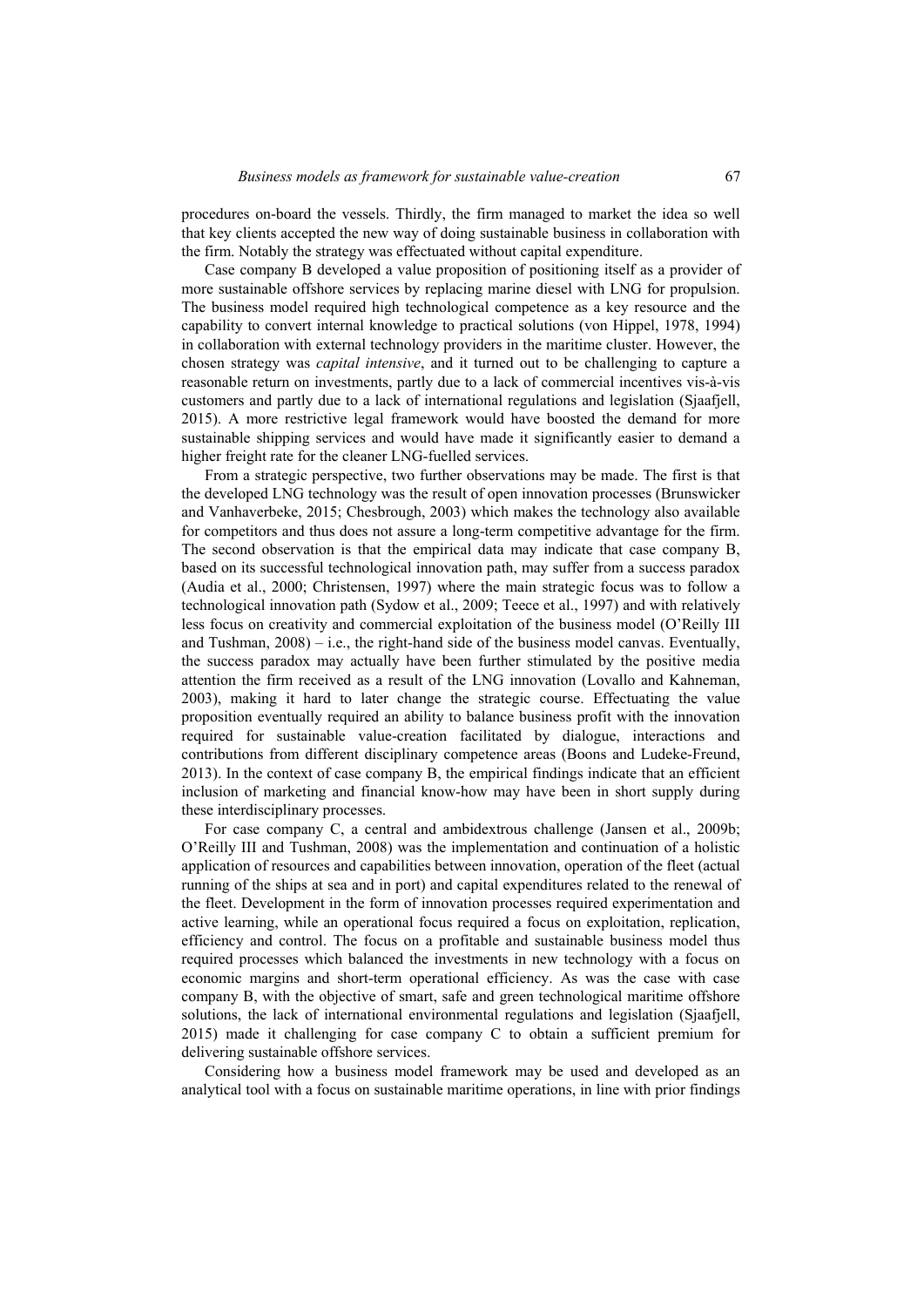the empirical findings of this study indicate that the framework is a useful complement to existing strategic thinking (França et al., 2017; Lozano, 2018). As also pointed out by Osterwalder and Pigneur (2010), the business model canvas tool may easily be adapted to accommodate triple bottom line business models by adjusting the canvas' building blocks to take into account the social and environmental costs and the social and environmental benefits of a business model. Some scholars, however, have argued that the business model framework, compared to textbook strategic analysis (Grant, 2002), pays insufficient attention to the external analysis of markets and competitors' responses to strategic moves, and that it must be further developed with reference to the analysis of internal resources and firms' dynamic capability to meet the challenges of new and unplanned change (Ghezzi, 2014). Others have also claimed that the framework does not sufficiently explore risk related to technologically oriented strategic development of sustainable operations (Margretta, 2002).

Duly recognising recent research on *business models* (Teece, 2010; Zott et al., 2011) and *sustainable business models* (Evans et al., 2017; Joyce and Paquin, 2016; França et al., 2017; Lozano, 2018; Lüdeke-Freund and Dembek, 2017; Szekely and Dossa, 2017), the empirical findings of this study confirm the usefulness of the business model framework for environmental business model development. However, they equally emphasise that individual activities and actions of strategising must be carefully planned, managed and directed to engage the various knowledge disciplines taking part in the innovation processes. The findings also indicate that the collection and interpretation of empirical data must be cognitively balanced and triangulated based on a rigorous strategic analysis considering both internal and external strategic benchmarking criteria to avoid biases (Gavetti and Rivkin, 2007; Langley et al., 2013) in developing and regularly updating the business model. Thus "continuous environmental scanning is more important than ever because of the growing complexity of the economic landscape (e.g., networked business models), greater uncertainty (e.g., technology innovations) and severe market disruptions (e.g., economic turmoil, disruptive new value propositions)" (Osterwalder and Pigneur, 2010, p.200).

The need to dynamically update the business model by making rigorous judgements on both current *and* future business scenarios is well illustrated in the development of the three case studies at the core of this study, which all faced a major crisis when hit with dramatically lower oil and gas prices in 2015–2016. During this period case company A faced a dramatic refinancing operation in which the original owners reduced their ownership and new capital was provided by external investors. The firm has also in the aftermath of the refinancing merged with a second firm to position itself as a larger and stronger consolidated entity facing the international markets. During the crisis, case company B restructured its operation by reducing the fleet by several vessels, raising new equity through a private placement and going through a debt conversion, while case company C has gone through a major restructuring and refinancing process to secure a consolidated position when the market again strengthens.

#### **7 Implications and concluding reflections**

Using business models as a conceptual framework, this study explores and debates strategic and operational leadership challenges related to developing and operationalising a business model which has as an objective to deliver a more sustainable offshore service.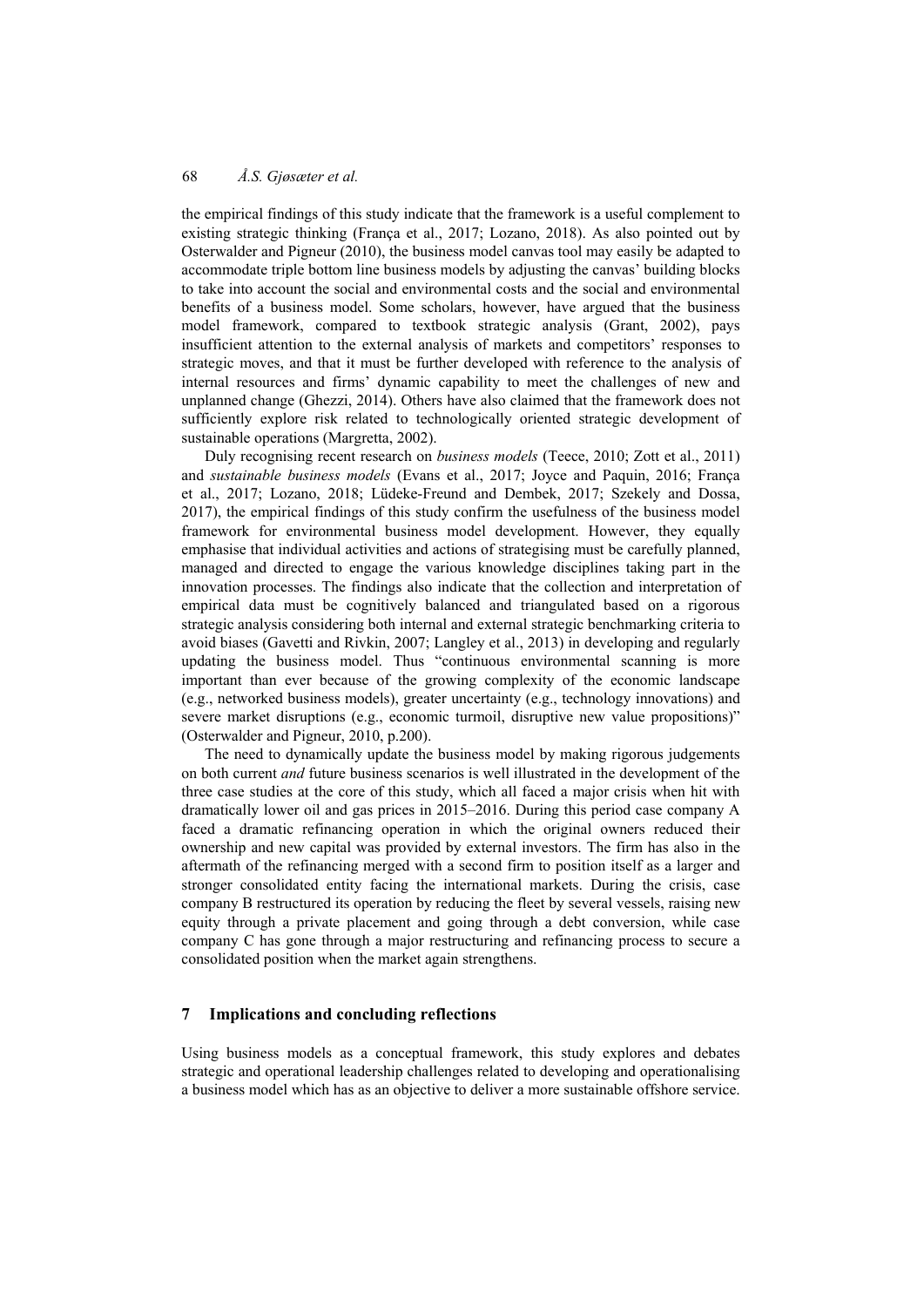The theoretical and empirical elaboration indicate that the business model concept is useful for identifying, evaluating and understanding the interrelationship between strategic factors of a new business venture (Teece, 2010) and also for recognising key activities for implementing strategic ambitions (Zott and Amit, 2010). The empirical data of the study illustrates how a combined strategy of profit and sustainability can be developed and operationalised in very different manners depending on the firms' individual idiosyncrasies, competence, leadership and prior strategic paths (Nelson and Winter, 1982; Teece et al., 1997). Business case A, without new technology, illustrates how it is possible through managerial creativity and leadership to innovate to achieve the ambition of creating, delivering and capturing value without harming the environment. Through managerial innovation, the business model 'locked in' (Zott and Amit, 2010) the customers as partners in the value-creation process through a self-strengthening win-win arrangement and serves as a good example of how "a mediocre technology pursued within a great business model may be more valuable than a great technology exploited via a mediocre business model" (Chesbrough, 2010, p.354).

Representing a case of *managerial* innovation, case A thus serves as a reminder that a strategy following Scott's (2014) *normative* pillar can be very effective even if it lacks 'fancy' technology.

Business cases B and C, on the other hand, may be interpreted as being positioned within Scott's *cultural-cognitive* pillar oriented towards a green technology change, which is a price-worthy while without doubt a more long-term and risky objective. This latter observation may also be seen to reflect itself in the fact that customers were not outright willing to pay more for environmentally sustainable offshore services as long as this was not a national or international legal requirement. New IMO guidelines agreed to in 2018 commit the shipping industry to reduce its carbon emissions by at least 50% by 2050 and crucially establish a stepping stone towards decarbonisation of the maritime industry (IMO, 2018). This agreement will likely in the longer run gradually benefit firms which are in the forefront of the development of sustainable technologies and eventually lead to an increase in the price of offshore services so that shipowners (like case companies B and C) will be compensated for the incremental cost of providing more sustainable offshore services.

In this study the business model canvas (Osterwalder and Pigneur, 2010) was used as a tool to evaluate and analyse key strategic elements, activities and processes in producing and delivering a profitable and sustainable offshore service, and various adjustments of the building blocks of the business model canvas were debated. Particularly with reference to a Scandinavian business context, it is recommended, in line with both Lozano (2018) and França et al. (2017), to add a building block focused on the interrelationships with key stakeholders, among these particularly external partners, but also individual knowledge-employees and their employee organisations in addition to key public support agencies.

This study has particularly explored leadership challenges related to the operationalisation of sustainable strategies in offshore shipping. The study's main implications are that the business model framework, including the canvas' building blocks, should be adapted and adjusted according to the resources and capabilities of the firm, the strategic and industrial contexts, and the cultural setting within which the firm operates. A second crucial implication, particularly with reference to business case A, is that the processes and relationships between the business model's building blocks – the day-to-day actions and activities in developing, implementing and gradually revising and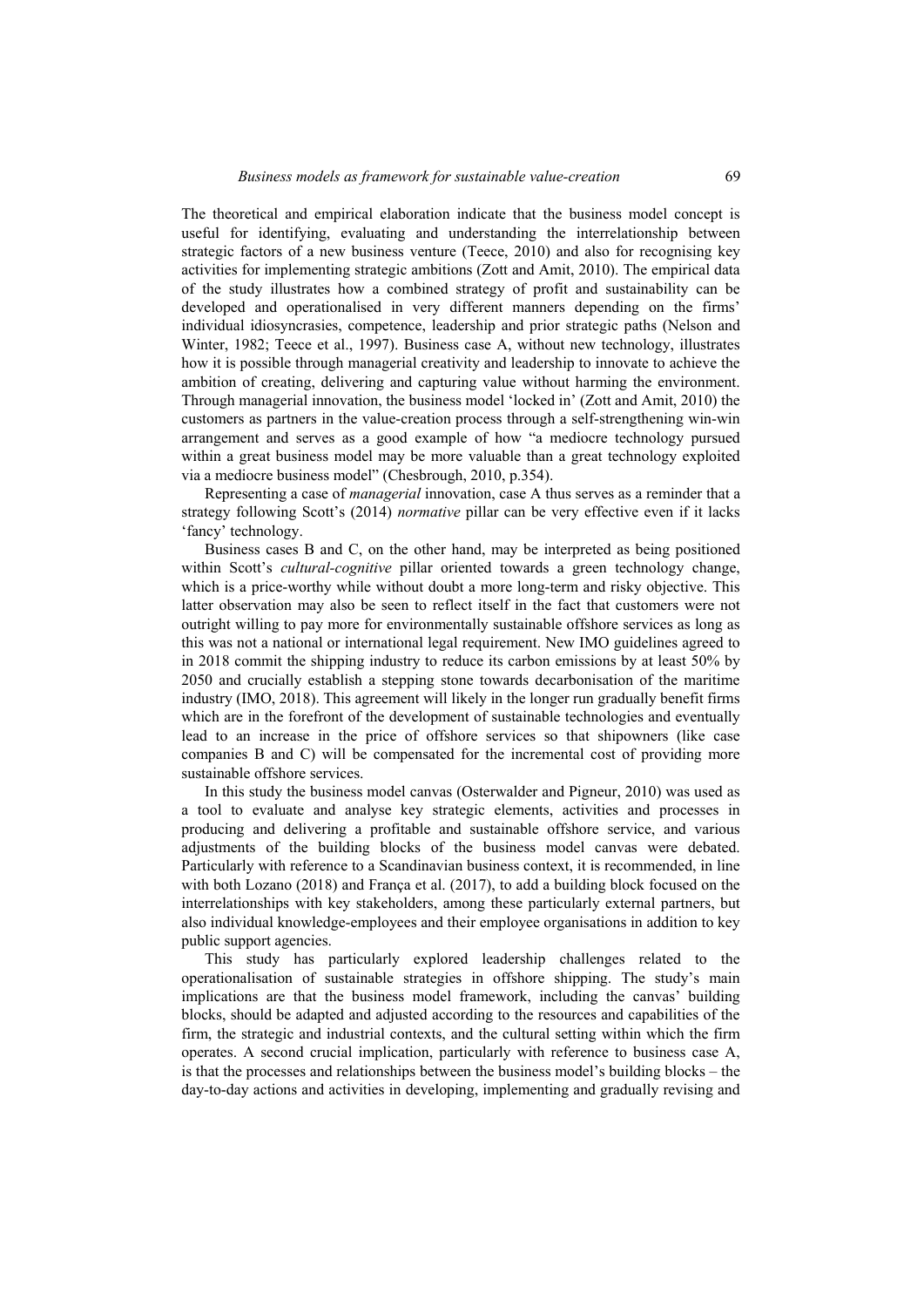auditing a chosen business model – are strongly leadership and management intensive (Rainey, 2010). Through this comparative case study, the study's main contribution is that it sheds light on the state-of-the-art of corporate sustainability management, sustainable organisational development and sustainable innovation in the maritime shipping industry and the relevance of strategic and operational leadership to achieve more sustainable operation. It contributes with examples of delivering sustainability and serves to confirm that industrial practice appears to be ahead of academia in exploring and developing novel business models. Finally, the study serves to illustrate the drivers of successful business model innovation and how new business models can be pursued, and it serves as a demonstration of how this process can be led and managed.

#### **8 Limitations and future research**

Based on an empirical study limited to only three Norwegian firms, the findings may not be generalised; however, the challenges discussed herein may be indicative for other firms and firms in other industries facing similar challenges when balancing the complex operational and ethical trade-offs between short-term business profits and the social requirement for increased environmental sustainability. Granted limited empirical research on the theme, the study's findings contextualise the leadership challenges related to environmental innovation and may be replicated in new business contexts and further developed in an educational context in line with current research ideas related to the relationship between education and sustainable development (Lozano et al., 2013; Winter et al., 2015). The findings also serve to indicate the relevance of interdisciplinary competencies (Lozano et al., 2013; Strober, 2011) in the development of sustainable business models and may form part of educational programs or in-firm training of business and engineering students.

## **References**

- Achtenhagen, L., Melin, L. and Naldi, L. (2013) 'Dynamics of business models strategizing, critical capabilities and activities for sustained value creation', *Long Range Planning*, Vol. 46, pp.427–442.
- Amit, R. and Zott, C. (2001) 'Value creation in e-business', *Strategic Management Journal*, Vol. 22, pp.493–520.
- Audia, P.G., Locke, E.A. and Smith, K.G. (2000) 'The paradox of success: an archival and laboratory study of strategic persistence following radical environmental change', *Academy of Management Journal*, Vol. 43, pp.837–853.
- Benito, G.R. G., Berger, E., De La Forest, M. and Shum, J. (2003) 'A cluster analysis of the maritime sector in Norway', *International Journal of Transport Management*, Vol. 1, pp.203–215.
- Birkin, F., Cashman, A., Koh, S.C. L. and Liu, Z. (2009) 'New sustainable business models in China', *Business Strategy and the Environment*, Vol. 18, pp.64–77.
- Bocken, N.M. P., Short, S.W., Rana, P. and Evans, S. (2014) 'A literature and practice review to develop sustainable business model archetypes', *Journal of Cleaner Production*, Vol. 65, pp.2–56.
- Boons, F. and Ludeke-Freund, F. (2013) 'Business models for sustainable innovation: state-of-theart and steps towards a research agenda', *Journal of Cleaner Production*, Vol. 45, pp.9–19.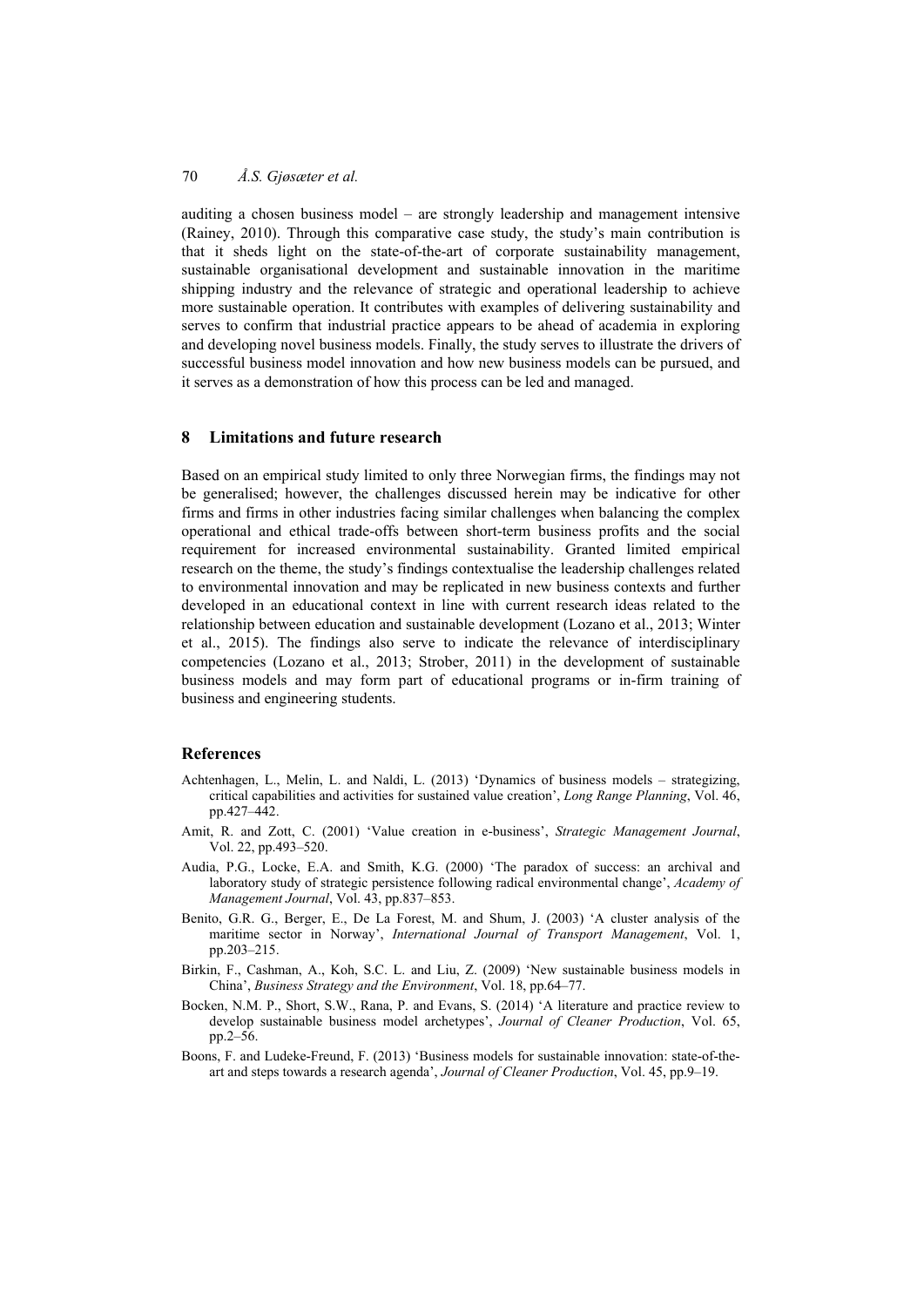- Brown, J. and Duguid, P. (2000) *The Social Life of Information*, Harvard Business School, Boston, MA.
- Brunswicker, S. and Vanhaverbeke, W. (2015) 'Open innovation in small and medium-sized enterprises (SMEs): external knowledge sourcing strategies and internal organizational facilitators', *Journal of Small Business Management*, Vol. 53, pp.1241–1263.
- Casadesus-Masanell, R. and Ricart, J.E. (2010) 'From strategy to business models and onto tactics', *Long Range Planning*, Vol. 43, pp.195–215.
- Castells, M. and Vol. (2001) *The Internet Galaxy, Reflections on the Internet, Business and Society*, Oxford University Press, USA.
- Chesbrough, H. and Vol. (2003) 'The era of open innovation', *MIT Sloan Management Review*, Vol. 44, pp.35–41.
- Chesbrough, H. and Vol. (2010) 'Business model innovation: opportunities and barriers', *Long Range Planning*, Vol. 43, pp.354–363.
- Christensen, C.M. (1997) *The Innovator's Dilemma When New Technologies Cause Great Firms to Fail*, 1st ed., Harvard Business Review Press, Boston, Massachusetts.
- Cohen, B. and Winn, M.I. (2007) 'Market imperfections, opportunity and sustainable entrepreneurship', *Journal of Business Venturing*, Vol. 22, pp.29–49.
- Daily, B.F. and Huang, S.C. (2001) 'Achieving sustainability through attention to human resource factors in environmental management', *International Journal of Operations & Production Management*, Vol. 21, pp.1539–1552.
- Dalsoeren, S., Eide, M., Endresen, Ø., Hjelde, A., Gravir, G. and Isaksen, I.S.A. (2009) 'Update on emissions and environmental impacts from the international fleet: the contributions from major ship types and ports', *Atmospheric Chemistry and Physics*, Vol. 9, pp.2171–2194.
- Denzin, N.K. and Lincoln, Y.S. (Eds.) (2000) *Handbook of Qualitative Research*, Sage Publications, Inc., London.
- Evans, S., Vladimirova, D., Holgado, M., Van Fossen, K., Yang, M., Silva, E.A. and Barlow, C.Y. (2017) 'Business model innovation for sustainability: towards a unified perspective for creation of sustainable business models', *Business Strategy and the Environment*, Vol. 26, pp.597–608.
- França, C-L., Broman, G., Robèrt, K-H., Basile, G. and Trygg, L. (2017) 'An approach to business model innovation and design for strategic sustainable development', *Journal of Cleaner Production*, Vol. 140, pp.155–166.
- Gavetti, G. and Rivkin, J.W. (2007) 'On the origin of strategy: action and cognition over time', *Organization Science*, Vol. 18, pp.420–439.
- George, A.L. and Bennet, A. (2005) *Case Studies and Theory Development in Social Science*, MIT Press Cambridge, London.
- Ghauri, P. and Grønhaug, K. (2002) *Research Methods in Business Studies. A Practical Guide*, Pearson Education Limited, Harlow, Essex.
- Ghezzi, A. (2014) 'The dark side of business models: the risks of strategizing through business models alone', *Strategic Direction*, Vol. 30, pp.1–4.
- Gjosaeter, A. and Kyvik, O. (2017) 'The power of a vision: a case of climate-neutral operations in Maritime shipping', *International Journal of Management Practice*, Vol. 10, pp.361–379.
- Goodland, R. (1995) 'The concept of environmental sustainability', *Annual Review of Ecology and Systematics*, Vol. 26, pp.1–24.
- Grant, R.M. (2002) *Contemporary Strategy Analysis*, Blackwell Business, USA.
- Gustavsen, B. (Ed.) (2000) *Theory and Practice: The Mediating Discourse*, Sage Publications, Inc., USA.
- Harrouuld-Kolieb, E. and Savitz, J. (2010) *Shipping Solutions: Technological and Operational Methods Available to Reduce CO<sub>2</sub>*, Contribution to Report published by Oceana – October, downloaded 07.06.2019, https://oceana.org/reports/shipping-solutions-technological-and-07.06.2019, https://oceana.org/reports/shipping-solutions-technological-andoperational-methods-available-reduce-co2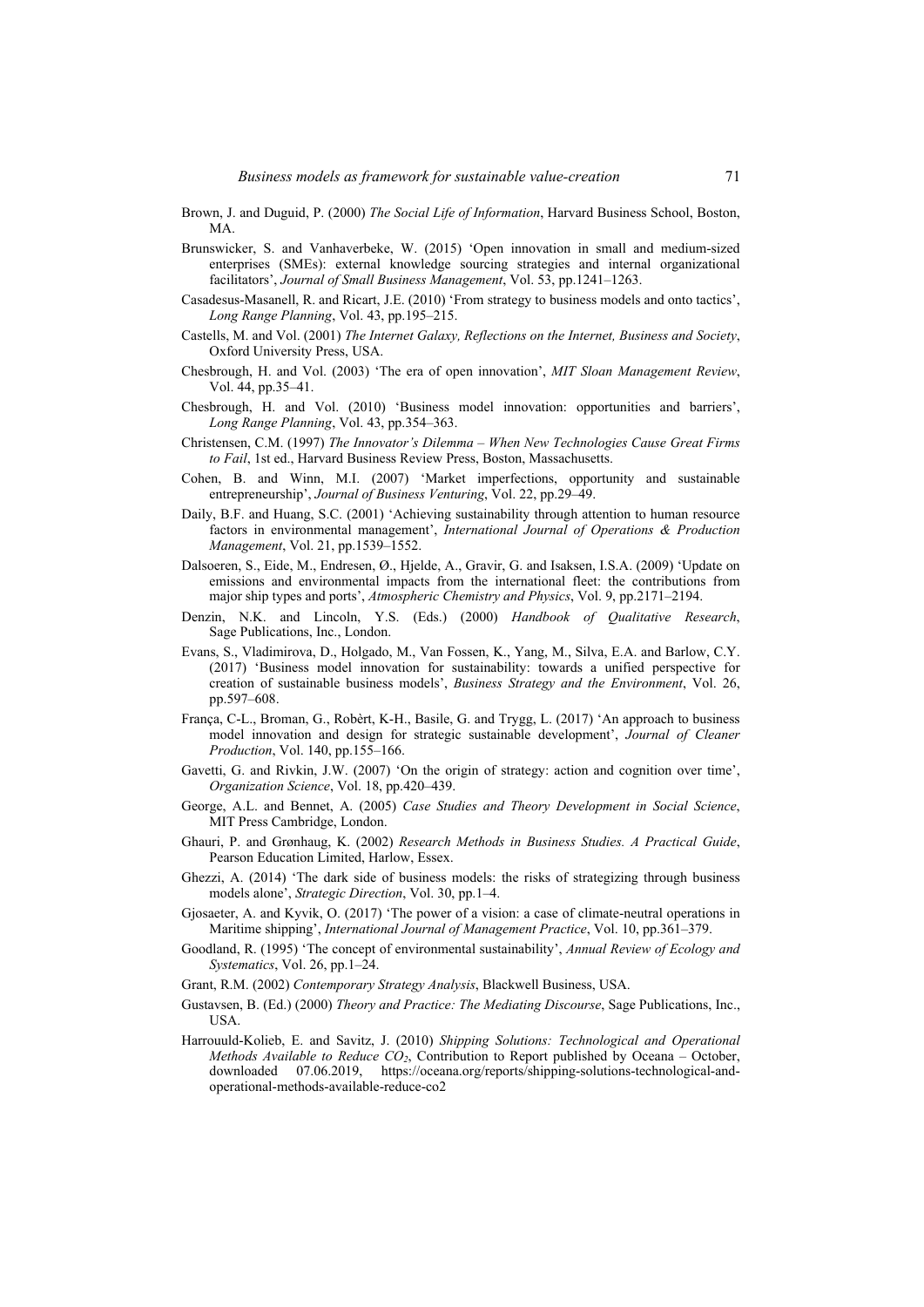- Henriksen, S. (2014) *Blått hav grønn fremtid (Blue ocean green future)*, Environmental Strategy Report, Norwegian Shipowners' Association.
- Huang, C-L. and Kung, F-H. (2011) 'Environmental conciousness and intellectual capital management – evidence from Taiwan's manufacturing industry', *Management Decision*, Vol. 49, pp.1405–1425.
- IMO (2013) *World Maritime Day A Concept of a Sustainable Maritime Transportation System, IMO (International Maritime Organization)*, ORGANIZATION, I.I.M. (Ed.), www.- 20.02.2017
- IMO (2014) *Third IMO Greenhouse Gas Study*, International Maritime Organization (IMO), www.-20.02.2017, IMO.
- IMO (2018) 'IMO Agrees to CO<sub>2</sub> emissions target (article written by staff writers)', *The Maritime Executive* [Online], Available: https://www.maritime-executive.com/article/imo-agrees-toco2-emissions-target#gs.drKbV9Q
- Jansen, J.J.P., Dusya, V. and Crossan, M. (2009a) 'Strategic leadership for exploration and exploitation: the moderating role of environmental dynamism', *The Leadership Quarterly*, Vol. 20, pp.5–18.
- Jansen, J.J.P., Tempelaar, M.P., Bosch Van Den, F.a.J. and Volberda, H.K. (2009b) 'Structured differentiation and ambidexterity; the mediating role of intergration mechanisms', *Organization Science*, Vol. 20, pp.797–814.
- Joyce, A. and Paquin, R.L. (2016) 'The triple layered business model canvas: a tool to design more sustainable business models', *Journal of Cleaner Production*, Vol. 135, pp.1474–1486.
- Krishna, P.G. and Lorsuwannarat, T. (2018) 'Fostering innovation performance from a sustainable development perspective: towards a research agenda', *International Journal of Innovation and Sustainable Development*, Vol. 12, pp.469–497.
- Langley, A., Smallman, C., Tsoukas, H. and Van De Ven, A. (2013) 'Process studies of change in organization and management: unveiling temporality, activity, and flow', *Academy of Management Journal*, Vol. 56, pp.1–13.
- Lovallo, D. and Kahneman, D. (2003) 'Delusions of success: how optimism undermines executives´ decisions', *Harvard Business Review*, Vol. 81, pp.56–63.
- Lozano, R. and Vol. (2018) 'Sustainable business models: providing a more holistic perspective', *Business Strategy and the Environment*, Vol. 27, pp.1159–1166.
- Lozano, R., Lozano, F.J., Mulder, K., Huisingh, D. and Waas, T. (2013) 'Advancing higher education for sustainable development: international insights and critical reflections', *Journal of Cleaner Production*, Vol. 48, pp.3–9.
- Lüdeke-Freund, F. and Dembek, K. (2017) 'Sustainable business model research and practice: emerging field or passing fancy?', *Journal of Cleaner Production*, Vol. 168, pp.1668–1678.
- Lynes, J.K. and Dredge, D. (2006) 'Going green: motivations for environmental commitment in the airline industry. A case study of Scandinavian airlines', *Journal of Sustainable Tourism*, Vol. 14, pp.116–138.
- Makkonen, T. and Repka, S. (2016) 'The innovation inducement impact of environmental regulations on maritime transport: a literature review', *International Journal of Innovation and Sustainable Development*, Vol. 10, pp.69–86.
- Mansouri, A.S., Lee, H. and Aluko, O. (2015) 'Multi-objective decision support to enhance environmental sustainability in maritime shipping: a review and future directions', *Transportation Research Part E: Logistics and Transportation Review*, Vol. 78, pp.3–18.
- Margretta, J. (2002) 'Why business models matter', *Harvard Business Review*, May, pp.3–8.
- Mendonca, L. and Oppenheim, J. (2007) 'Investing in sustainability: an interview with Al Gore and David Blood', *McKinsey Quarterly* [Online], May, Downloaded 07.06.2019 – https://www. mckinsey.com/business-functions/sustainability/our-insights/investing-in-sustainability-aninterview-with-al-gore-and-david-blood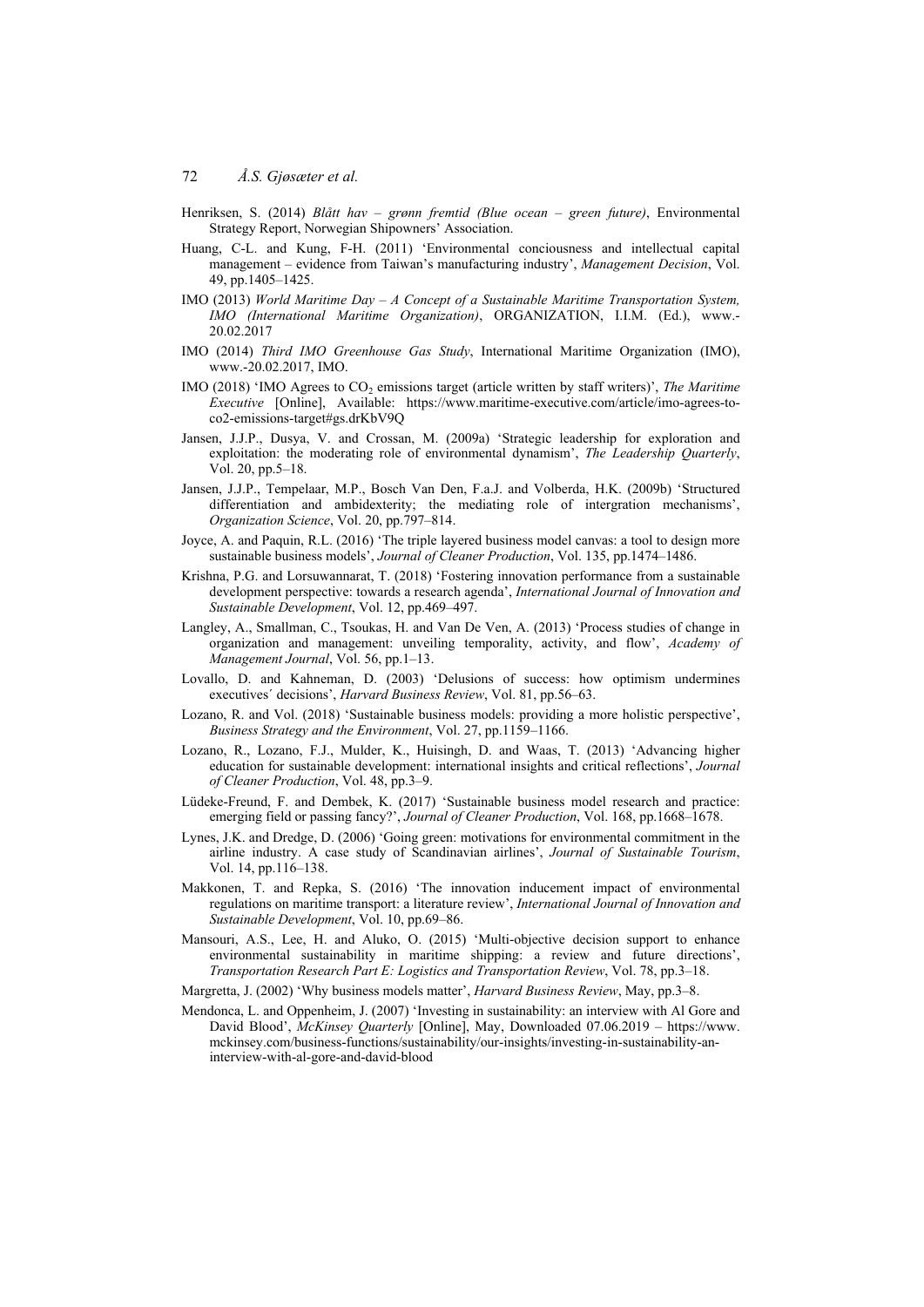- Nelson, R.R. and Winter, G.S. (1982) *An Evolutionary Theory of Economic Change*, The Belknap Press of Harvard University Press, USA.
- NSA (2016) *Maritime Outlook, 2016*, Norwegian Shipowners' Association, online -23.02.2017.
- O'Reilly III, C.A. and Tushman, M.L. (2008) 'Ambidexterity as a dynamic capability: resolving the innovator's dilemma', *Research in Organizational Behavior*, Vol. 28, pp.185–206.
- O'Reilly, K. (2012) *Ethnographic Methods The Practice of Ethnography*, Routledge, London, UK.
- Osterwalder, A. and Pigneur, Y. (2010) *Business Model Generation*, John Wiley & Sons, Inc., Hoboken, New Jersey, USA.
- Patton, M.Q. (2002) *Qualitative Research & Evaluation Methods*, Sage Publications, Thousand Oaks, California.
- Porter, M.E. and Kramer, M.R. (2006) 'Strategy and society: the link between competitive advantage and corporate social responsibility', *Harvard Business Review*, Vol. 84, pp.78–92.
- Rainey, D.L. (2010) *Sustainable Business Development Inventing the Future through Strategy, Innovation, and Leadership*, Cambridge University Press, England.
- Rasheed, H. (2012) *Innovation Strategy: Seven Keys to Creative Leadership and A Sustainable Business Model*, iUniverse, Bloomington, IN, USA.
- Revang, Ø. and Olaisen, J. (2014) 'Evig ung en casestudie av relasjoner mellom nyskaping og drift ('Forever young - a case study of the relationship between innovation and operation')', *MAGMA (Norwegian Journal for Research on Business and Leadership)*, Vol. 17, pp.53–62.
- Reve, T. (2009) *Norway A Global Maritime Knowledge Hub*, Research Report 5/2009 BI Norwegian School of Management, Centre for Maritime Competitiveness.
- Sampson, H., Bloor, M., Baker, S. and Dalhgren, K. (2015) 'Greener shipping? A consideration of the issues associated with the introduction of emission control areas', *Maritime Policy & Management*.
- Schaltegger, S. and Wagner, M. (2011) 'Sustainable entrepreneurship and sustainable innovation. categories and interactions', *Business Strategy and the Environment*, Vol. 20, pp.222–237.
- Schaltegger, S., Hansen, E.G. and Lüdeke-Freund, F. (2016) 'Business models for sustainability: origins, present research, and future avenues', *Organization & Environment*, Vol. 29, pp.3–10.
- Schaltegger, S., Lüdeke-Freund, F. and Hansen, E.G. (2012) 'Business cases for sustainability: the role of business model innovation for corporate sustainability', *International Journal of Innovation and Sustainable Development*, Vol. 6, pp.95–119.
- Schmidt-Keilich, M. and Schrader, U. (2019) 'Sustainability innovation by integrating employees: the potential of sustainable embedded lead users', *International Journal of Innovation and Sustainable Development*, Vol. 13, pp.98–115.
- Scott, W.R. (2014) *Institutions and Organizations: Ideas, Interests, and Identities*, Sage Publications, Los Angeles, USA.
- Sjaafjell, B. (2015) *Foreslår lovreform for å løse klimakrisen (Proposes legislation to solve the climate-crisis: Sustainable Companies – how to make companies contribute effectively to mitigate climate change)*, Research Project 2010–2014, the Norwegian Research Council. Fakta fra MILJØ (Facts from the Environment) 2015, Forskningsrådet/the Norwegian Research Council – webpage 18.04.2015, University in Oslo, University of Turku, Jõnkõping International Business School.
- Strober, M.H. (2011) *Interdisciplinary Conversations Challenging Habits of Thought*, Stanford University Press, Stanford, California.
- Stubbs, W. and Cocklin, C. (2008) 'Conceptualizing a 'Sustainability business model', *Organization & Environment*, Vol. 21, pp.103–127.
- Sydow, H., Schreyogg, G. and Koch, J. (2009) 'Organizational path dependence: opening the black box', *Academy of Management Review*, Vol. 34, pp.689–709.